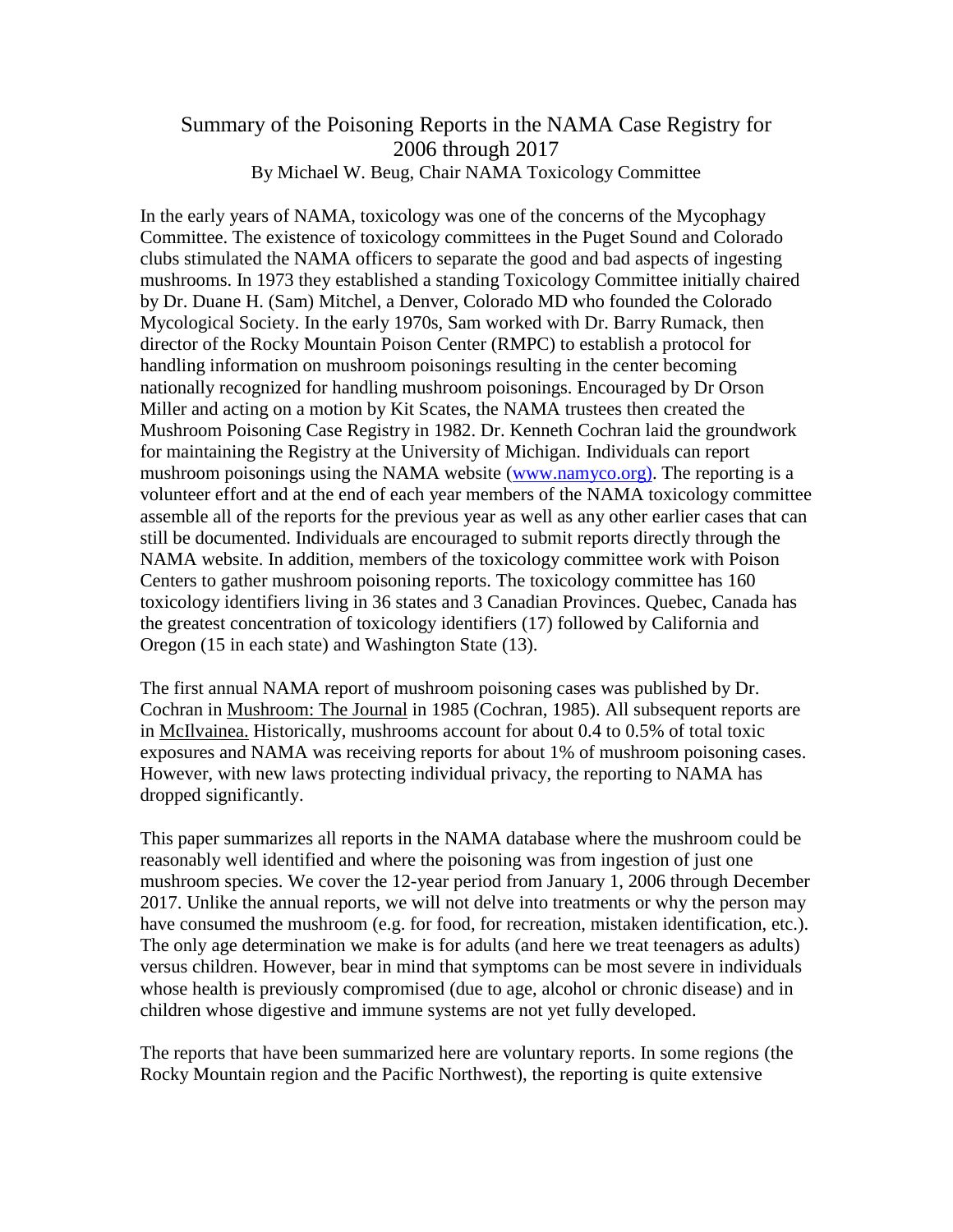(though undoubtedly not complete). In other regions the reporting is very spotty because at times during the past 36 years there have been few active experts in the area.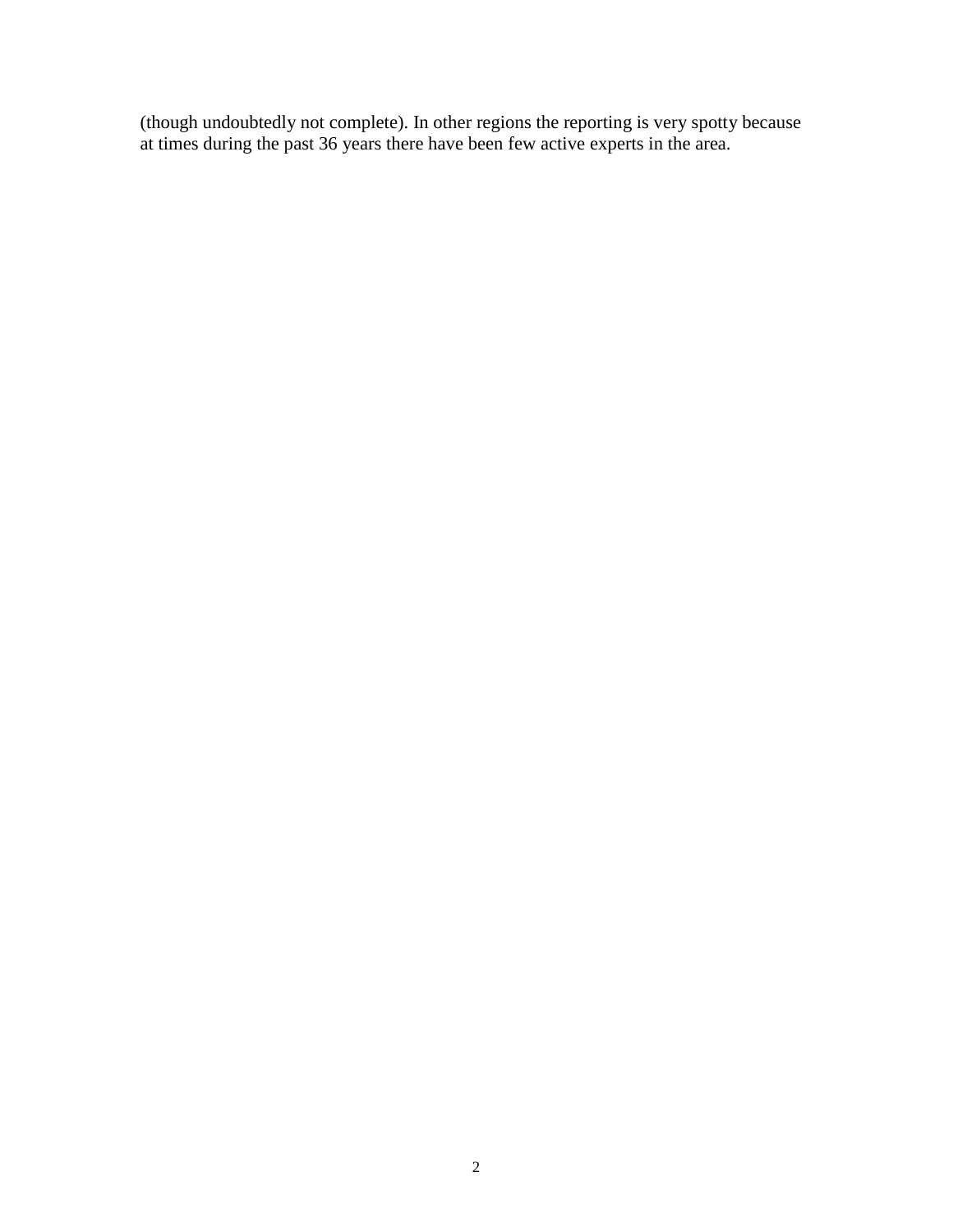Sometimes one can be quite certain about what mushroom was consumed, and we even have DNA confirmation of the species involved. At other times, it is just an educated guess based on mushrooms gathered near where the suspect mushrooms were picked or from pictures that the victim pointed out in a book.

We have generally not attempted to use the most current name but have followed the names used in the reports. The approach has also been that of a "lumper." For example *Armillaria mellea* and *Laetiporus sulphureus*, are now recognized as complexes of several species, but there has often been no way to figure out what the actual culprit was, though by looking at the location one can sometimes make a good guess. A confounding factor here is that mushrooms can be contaminated by bacteria and molds and the symptoms from bacterial and mold contamination are extremely similar to most mushroom poisoning symptoms. Some of the cases certainly do appear to have been a result of consumption of spoiled mushrooms that were old before consumption or had been frozen raw (which allows the bacteria to keep growing). Also for mushrooms growing in lawns, flower beds, along roads and on golf courses there is the question of contamination by insecticides, herbicides or heavy metals. We have a table of poisonings where alcohol is implicated because there were individuals who said that they could eat the mushrooms if they did not drink alcohol. We are certain that several additional GI cases were also alcohol related. We have tabulated all of the reported dermatitis cases because that information has remained scattered. The large number of flagellate dermatitis cases due to *Lentinula edodes* is tabulated with the gastrointestinal distress cases since these incidents often include significant GI distress. For GI cases, we have included two tables – one for cooked mushrooms and a separate table for raw, undercooked, spoiled mushrooms.

We were surprised at some of the things that we found (or did not find). While we have often seen 50% quoted as a death rate for consumption of mushrooms containing amatoxins, we calculated an 11% death rate for reported cases of people who became ill during the first thirty plus years of maintaining the NAMA database covering the period 1975 though 2005 plus scattered earlier reports (Beug *et al.* 2006). Furthermore, we found record of five liver transplants for a transplant rate of 3.5% in amatoxin cases from 1975 through 2005. In the period from 2006 through 2017, we believe that the death and transplant rates decreased, but the data is too fragmentary for us to be certain.

Orellanine, the other deadly mycotoxin in mushrooms that people eat, was involved in just one incident. Orellanine, found in a few *Cortinarius* species, is characterized by a long latent period (often more than 1 week) followed by kidney failure.

To our surprise, there were no reported deaths from two other species of mushrooms noted for causing kidney failure, *Amanita smithiana* and *Paxillus involutus.* Though *Amanita smithiana* was at one time thought to contain orellanine, orellanine is not present. A toxin in A*manita smithiana* is allenic norleucine that is probably bound to a sugar in the mushroom. A second compound, chlorocrotylglycine, may also be toxic. The toxins in *Paxillus involutus* are unknown.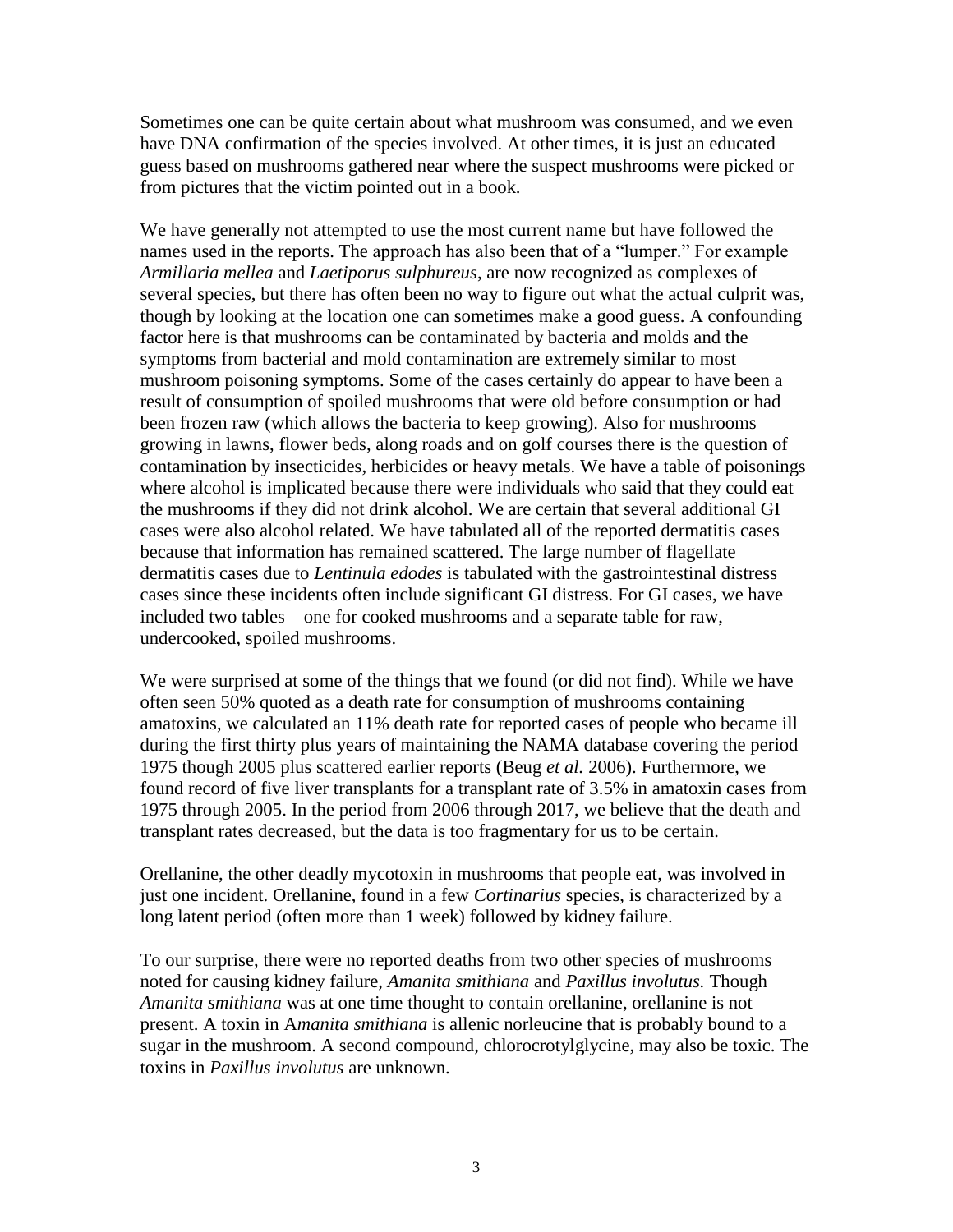We found cases where mothers became ill from a mushroom ingestion and nursing infants (and nursing puppies) became ill (a puppy died) from toxins in the milk. Though many people still eat *Gyromitra esculenta*, the large number of cases found where there was liver and/or kidney damage may lead individuals to cease this practice.

In examining animal poisoning cases, we were struck by how frequently dogs (and even cats) consume either *Amanita muscaria* or *Amanita pantherina.* Neither of these species is deadly in humans, but both can be lethal to cats and dogs. Similarly, there were deaths of dogs from both *Inocybe* species and *Scleroderma* species*,* though we have no record of human deaths from these same species. We looked for mushroom poisonings of horses or cows. There are no reports of cows consuming wild mushrooms in the NAMA database. However, there are anecdotal reports (from Texas) of cows getting high from consuming *Psilocybe cubensis* on the range and reports of cows going mad from unknown mushrooms in Washington State. For horses, we have only a few new reports and for pigs there were no new reports from 2006 through 2017. We have never received reports of poisonings of poultry.

|                                   |                      | $\alpha$ mato and $\beta$ functions. To bothing by the $\alpha$ mathems |
|-----------------------------------|----------------------|-------------------------------------------------------------------------|
| Species and Location <sup>1</sup> | Number and onset $2$ | Symptoms <sup>1</sup>                                                   |
| Amanita                           |                      | Victim survived acute liver injury and kidney failure.                  |
| amerivirosa nom.                  | 9                    |                                                                         |
| prov. New York                    |                      |                                                                         |
| Amanita cf                        | 29 Adults, 7         | Hospitalized and recovered (12), hospitalized, transplanted             |
| bisporigera                       | Children, 5          | and died a few days later from an infection; diarrhea (10),             |
| $CT$ , MD, MN $(2)$ ,             | Unknown              | salivation, cramps (7), sweating, vomiting (18), nausea                 |
| MO, NJ (3), NY (7),               | ?, 6-12 hours        | (15), abdominal pain (9), headache, three to ICU - 1 child              |
| OH, ON, PA, QB, VI                | $(12-18), 12.5$      | died, 1 death awaiting liver transplant, 1 death after                  |
| $(2)$ , WI, ?                     |                      | refusing liver transplant. One death after consuming 10-15              |
|                                   |                      | mushrooms. Another death 2 days after two large meals.                  |
|                                   |                      | One death and one transplant – no other details. After                  |
|                                   |                      | consuming just one, person had extensive diarrhea,                      |
|                                   |                      | intestinal cramping, vomiting, nausea, slightly elevated                |
|                                   |                      | LFTs. Vomiting and diarrhea from 1 mushroom (2). Three                  |
|                                   |                      | children hospitalized and treated within 2 hours of ingestion           |
|                                   |                      | had no symptoms develop.                                                |
| Amanita bisporigera               | 20 Adults            | Diarrhea (20) and vomiting (20), mildly elevated LFTs (1)               |
| ID as A. virosa                   | 17 hour              | from shared soup with three species of mushroom in it.                  |
| NJ                                |                      |                                                                         |
| Amanita bisporigera               | 2 Adults             | Wife not sick enough to be hospitalized. Husband profuse                |
| in mixture of other               | 2 hours              | watery diarrhea for three days then renal failure and slow              |
| species VI                        |                      | recovery.                                                               |
| Amanita cf                        | 2 Adults 1 child     | Vomiting (1), severe bloody diarrhea (1), elevated LFTs                 |
| bisporigera possible              | $?$ , 5 hour         | $(1)$ , kidney damage $(1)$ .                                           |
| MT, MI                            |                      |                                                                         |

| Table I                                       |
|-----------------------------------------------|
| Amatoxin Syndrome: Poisoning by the Amanitins |

<sup>1</sup>Number in parentheses is number of times observed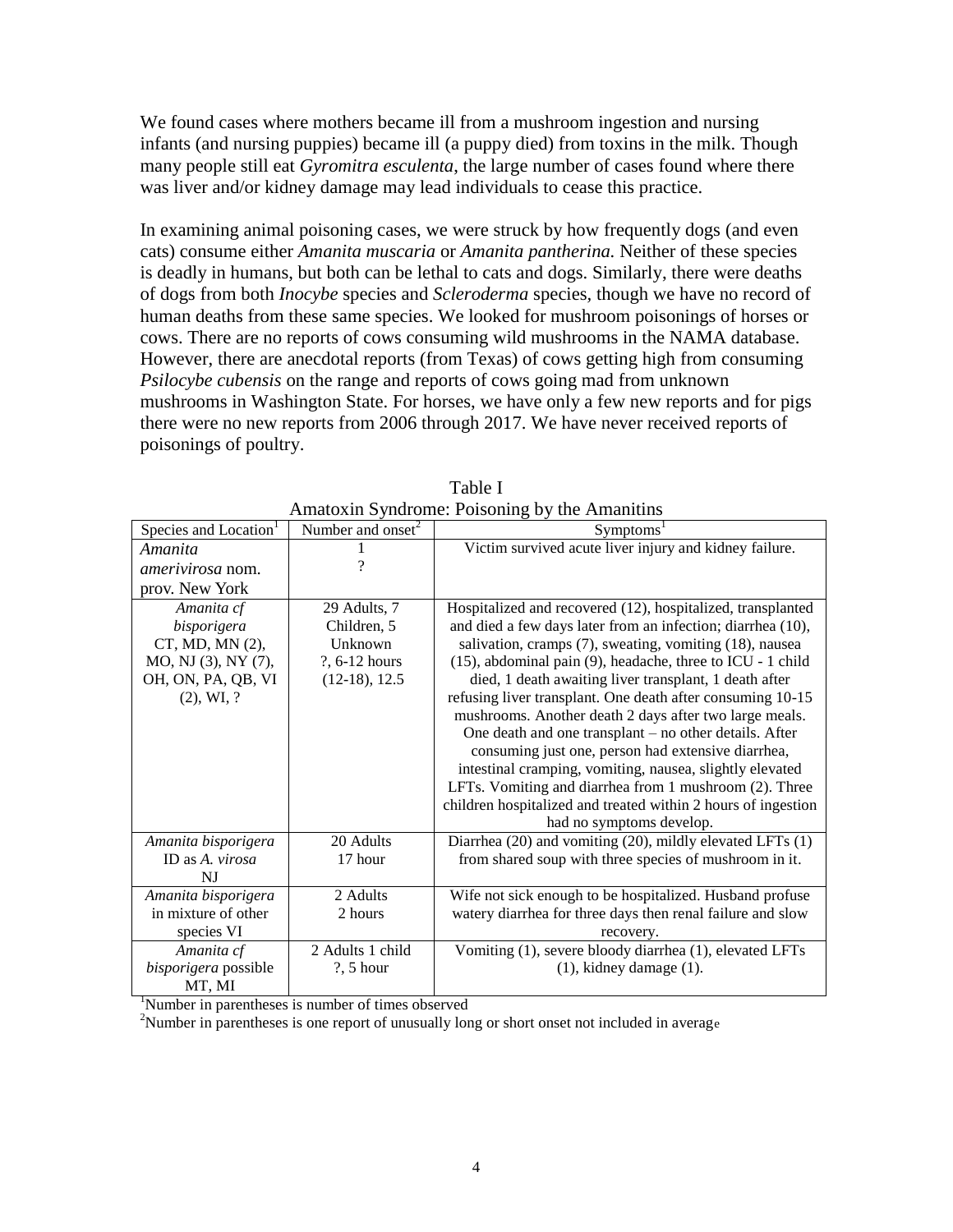|                       |                       | rable I Amatoxin Syndrome. I bisoning by the Amamuns (commuca)            |
|-----------------------|-----------------------|---------------------------------------------------------------------------|
| Amanita ocreata       | 10 Adults             | Three considered for liver transplant, one transplanted,                  |
| CA (6 cases)          | 6-12 hours (24        | diarrhea, severe diarrhea 48 hours, abdominal cramps,                     |
|                       | hours)                | nausea, vomiting (2), elevated LFTs, coagulopathy, liver                  |
|                       |                       | failure and death (2). One mild elevation of liver enzymes                |
|                       |                       | after consuming one button. One fast onset mild case from                 |
|                       |                       | consuming one cap (nausea, abdominal pain, vomiting,                      |
|                       |                       | diarrhea, slightly elevated liver enzymes).                               |
| Amanita phalloides    | 27 Adults, 3          | 14Treated with "Santa Cruz protocol", recovered (11).                     |
| BC (2), CA (8), MA,   | children              | Severe coagulopathy and acute renal failure but recovered                 |
| ON, OR (2), WA (3)    | ?, 12-16 hours, 12    | $(1)$ , liver transplant $(1)$ , death $(2)$ ; 1 liver transplant (facing |
|                       | hours, 8-10 hours,    | \$800,000 medical bill, \$1500/mo for meds). Nausea (4),                  |
|                       | 11 hours              | vomiting (4), diarrhea (2), weak (2), hospitalized at 44                  |
|                       |                       | hours with elevated liver enzymes, discharged day 17 (1).                 |
|                       |                       | Diarrhea (5), intestinal cramps (5), vomiting (4), hepatitis              |
|                       |                       | with elevated hepatic transaminases (3). Death (1). Mild to               |
|                       |                       | moderate symptoms from 4 caps (1), survived liver failure                 |
|                       |                       | (2), survived liver failure after consuming 5 large caps (1).             |
|                       |                       | One woman survived consumption of 6 specimens – had                       |
|                       |                       | gall bladder drainage and IV silibinin. One child death but               |
|                       |                       | no details. Two adults survived with only supportive                      |
|                       |                       | treatment (IV fluids).                                                    |
| Amanita phalloides or | 7 Adults              | Caregiver and 4 elderly patients consumed meal – all four                 |
| A. ocreata CA (4)     |                       | elderly died despite IV silibinin late in course of poisoning.            |
|                       |                       | Man presented at hospital days after mushroom                             |
|                       |                       | consumption with liver completely necrosed and no                         |
|                       |                       | transplant available (died?). Diarrhea, vomiting, nausea,                 |
|                       |                       | weakness, drowsy from one small piece (1).                                |
| Amanita cf phalloides | 17 adults, 5 children | Laotian family of $4 - 3$ in intensive care, 1 treated and                |
| or more likely A.     | $?$ , $?$ , $?$       | released; Chinese family of $5 - 2$ admitted, 3 treated and               |
| bisporigera group     |                       | released; Caucasian man and 12 acquaintances ill, four with               |
| OH (3 cases)          |                       | severe hepatitis.                                                         |
| Amanita sturgeonii    | 3 Adults              | In case one, less than one small mushroom was ingested                    |
| Tulloss, Q. Cai &     | $?$ , $?$ , $?$       | and the patient survived with no false recovery period. In                |
| Kudzma nom.           |                       | case two, the only information was that the patient survived              |
|                       |                       | and there was no false recovery period. In case three, the                |
| prov.                 |                       | patient died after several servings of a curry containing the             |
| New Jersey (3         |                       | toxic mushrooms.                                                          |
| cases)                |                       |                                                                           |
| Amanita "virosa"      | 1 Adult               | Presented with diarrhea and intestinal cramps. Treated and                |
| (bisporigera group)   | 6 hours               | discharged. Two days later returned in fulminant hepatic                  |
| <b>ON</b>             |                       | failure, death day 8.                                                     |
| Galerina marginata    | 5 Adults              | Possible liver damage when mushroom mistaken for a                        |
| (suspected) BC, CA,   | ?, 10-14 hours        | Psilocybe (1). One Death from multi-organ failure                         |
| IL, MI, ?             |                       | (Legalon-SIL used late in course), all others survived.                   |
|                       |                       | Multiple drug abuser survived 4 days of dry heaves and                    |
|                       |                       | diarrhea while self medicating with oral milk thistle. Chills,            |
|                       |                       | flushing, diarrhea, dizzy, intestinal cramps, sweating, ill for           |
|                       |                       | 1 week $(1)$ .                                                            |
| Lepiota subincarnata  | 3 Adults              | Death, no other details. Successful liver transplant, no other            |
| $=L$ . josserandii    | ?, 9 hours            | details. Vomiting, profuse diarrhea, intense cramps in lower              |
| IL, NY, QB            |                       | limbs, metabolic acidosis, slightly elevated LFTs (1).                    |

| Table I Amatoxin Syndrome: Poisoning by the Amanitins (continued) |  |  |  |
|-------------------------------------------------------------------|--|--|--|
|                                                                   |  |  |  |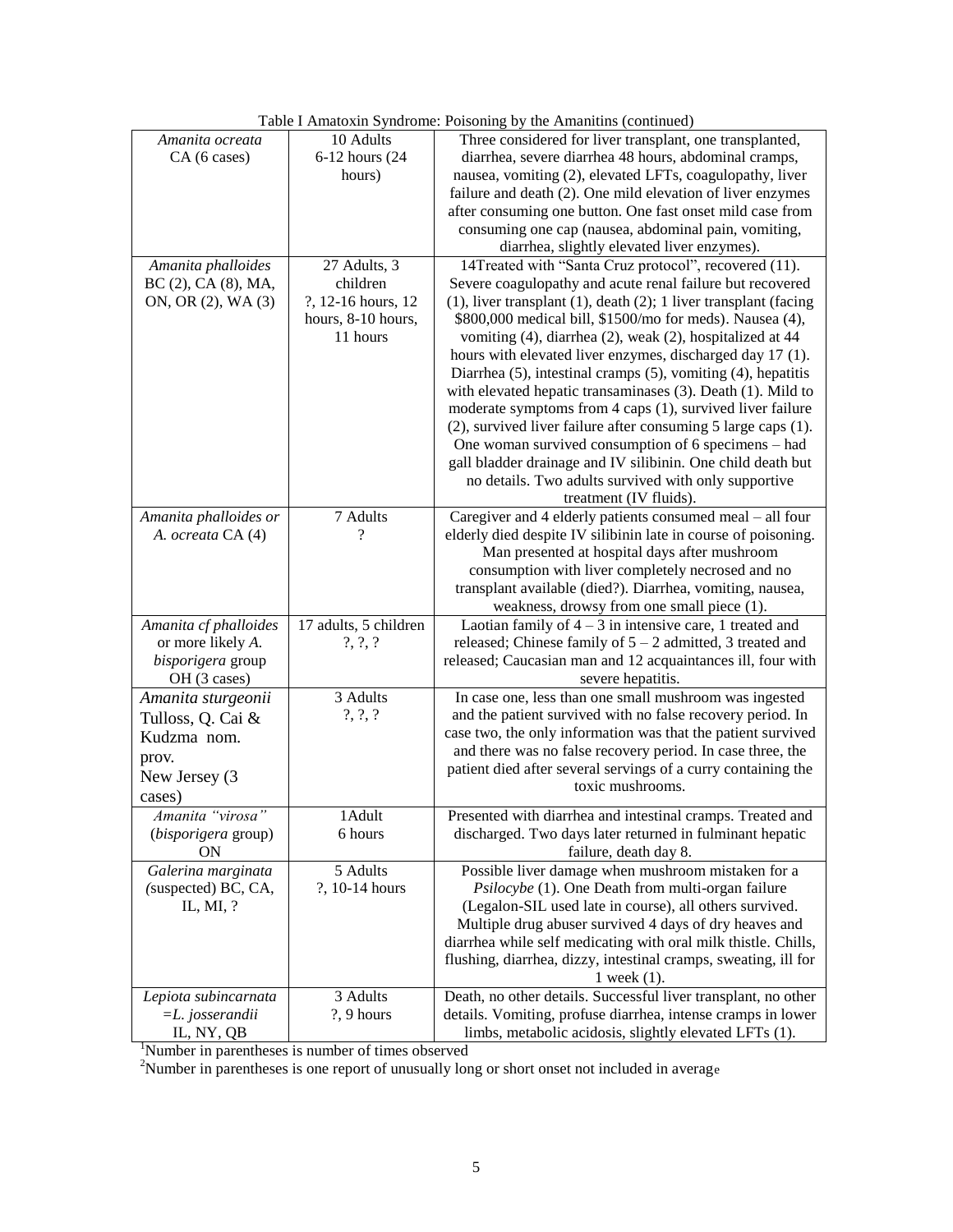Table II Inebriation and Poisoning by Isoxazole Compounds (Muscimol, Ibotenic Acid, etc.)

| Species and Location <sup>1</sup> | Number and onset <sup>2</sup> | Symptoms <sup>1</sup>                                                                                                      |
|-----------------------------------|-------------------------------|----------------------------------------------------------------------------------------------------------------------------|
| Amanita albocreata                | 3Adults                       | Typical ibotenic acid/muscimol poisoning (3), comatose for                                                                 |
| QB                                | $\overline{\cdot}$            | 2 days (2), convulsions, respiratory distress (1).                                                                         |
| Amanita alpinicola                | 2 Adults                      | Nausea.                                                                                                                    |
| <b>OR</b>                         | ?                             |                                                                                                                            |
| Amanita aprica                    | 2 Adults                      | Feeling drunk, feeling but not seeing hand tremors, coma-                                                                  |
| <b>OR</b>                         | 4 hours                       | like sleep, incontinent.                                                                                                   |
| Amanita flavoconia or             | 1 Child                       | Vomited after given charcoal.                                                                                              |
| muscaria MI                       | $\overline{\mathcal{C}}$      |                                                                                                                            |
| Amanita gemmata                   | 1 Adult, 1 child              | Vomiting, sweating, wild visions for several hours, unwell                                                                 |
| CA, OR                            | $?$ , $?$                     | for days. Child salivation, muscle spasms, drowsy, fixed                                                                   |
|                                   |                               | dilated pupils then unconscious.                                                                                           |
| Amanita muscaria                  | 24 Adults                     | Hallucinations (10), sweating (5), vomiting (16), diarrhea                                                                 |
| CO, CT, ID (3), ME,               | $0.25 - 1.5$ hour             | (2), drowsy (6), bradycardia (4), rigidity, agitation, tremors,                                                            |
| MI (5), MT, PA (2),               | $(3-5$ hours)                 | coma (4), hypotension, respiratory depression (2), nausea                                                                  |
| VA, WA, ?                         |                               | (6), awoke aggressive towards friends, blurred vision (4),                                                                 |
|                                   |                               | dizzy (3), unsteady (4), violent, hospitalized 1 week,                                                                     |
|                                   |                               | metallic taste in mouth, like 3-day drunk, unresponsive,                                                                   |
|                                   |                               | incoherent, gas, disoriented, paranoid, frightened.                                                                        |
| Amanita muscaria                  | 1 Adult                       | After consuming 6-7 dried specimens, male was sweating,                                                                    |
| WY                                | 2 hour                        | flushed skin, slurred speech, deep sleep for 2 hours, found                                                                |
|                                   |                               | dead next morning.                                                                                                         |
| Amanita muscaria in               | 2 Adult                       | Agitation, rapid eye movement, dilated pupils, muscle                                                                      |
| mixed ingestion CO                | 1.5-2 hour                    | spasm, vomiting.                                                                                                           |
| Amanita muscaria or               | 2 Adult                       | Vomiting (2), trouble walking (2), confused, very                                                                          |
| Amanita pantherina                | $0.5$ hour                    | combative.                                                                                                                 |
| МT                                |                               |                                                                                                                            |
| Amanita muscaria                  | 1 Adult                       | "Buzzing in hands", abdominal pains from 1/2 cap cooked                                                                    |
| (partially detoxified)            | 1 hour                        | after soaking overnight in salt water.                                                                                     |
| MТ                                |                               |                                                                                                                            |
| Amanita cf pantherina             | 22 Adults, 3 child            | Found vomiting and twitching $(3)$ , dizzy $(5)$ , disoriented                                                             |
| CO (6), MI, MN (2),               | $(0.5)$ 1-1.5 hour            | $(9)$ , drowsy $(7)$ , blurred vision $(3)$ , not breathing $(2)$ ,                                                        |
| MT, NM, OR (4),                   | (one notable case             | diarrhea (2), nauseated (6), vomiting (10), cramps, muscle                                                                 |
| WA(6)                             | where 10                      | spasms, incontinent (1), uncoordinated (7), hallucinating                                                                  |
|                                   | mushrooms                     | $(7)$ , seizures $(3)$ , drowsy then coma $(1)$ , coma for 4 hours                                                         |
|                                   | consumed produced             | (6), agitated (1), drooling, hyperactive, sweating (3),                                                                    |
|                                   | only mild effects)            | urinating $(2)$ , awake but unresponsive $(2)$ , low blood<br>pressure (2), hospitalized but no details (1), intubated and |
|                                   |                               | intensive care $(3)$ , memory loss for about 3 months $(1)$ ,                                                              |
|                                   |                               | confused, shouting.                                                                                                        |
| Amanita velatipes                 | 2 Adults                      | Hallucinating (2), disoriented (2), nausea (2), muscle                                                                     |
| <b>NH</b>                         | ?                             | spasms $(2)$ , agitation $(2)$ , fear $(2)$ .                                                                              |
|                                   |                               |                                                                                                                            |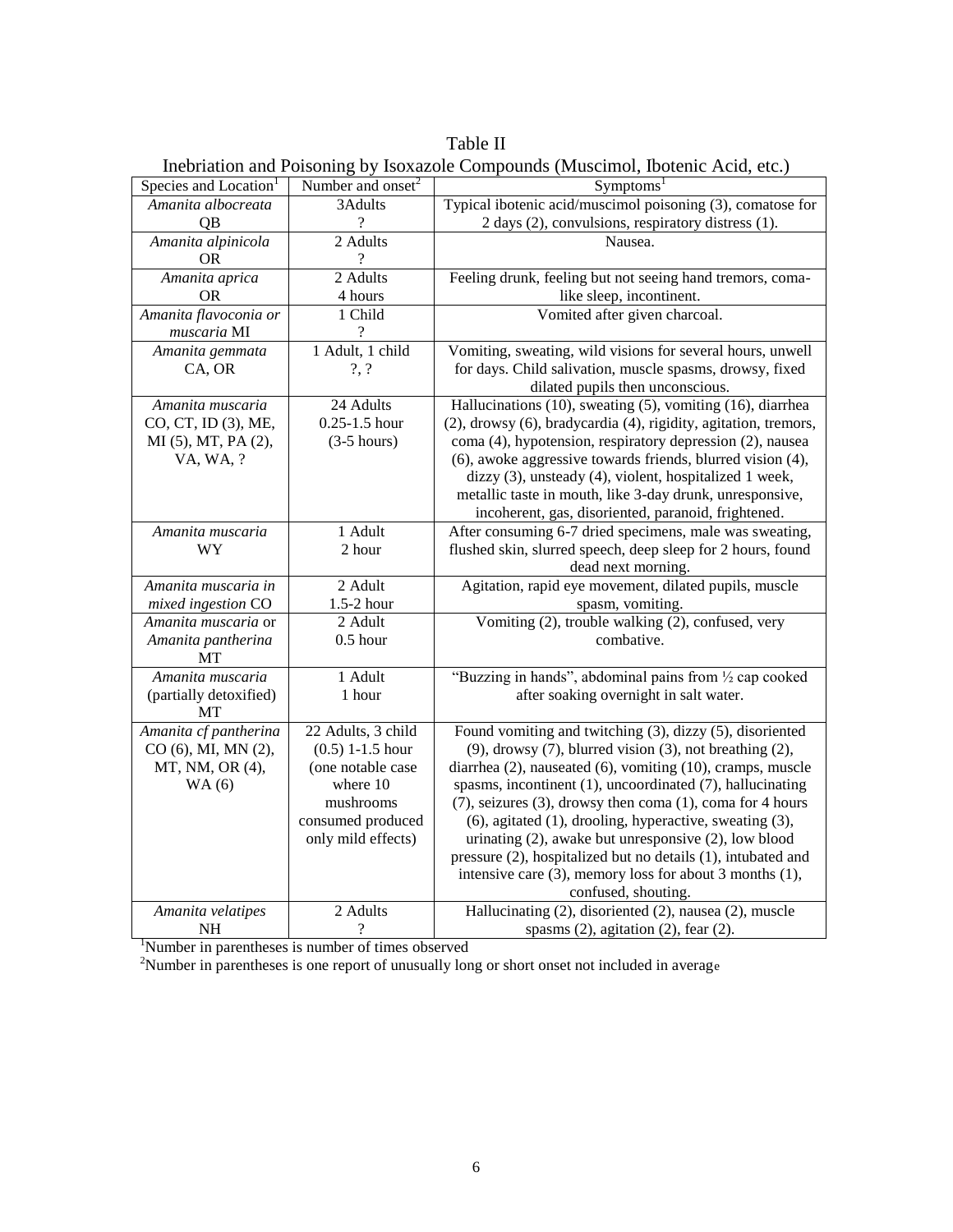Table III Hallucinogenic Syndrome: Effects of Psilocybin and Psilocin and other Tryptamines<sup>1</sup>

| riunuomogeme o                    |                          | $m$ one. Encode of T shoe following Following director $n$ f fundament |
|-----------------------------------|--------------------------|------------------------------------------------------------------------|
| Species and Location <sup>2</sup> | Number and onset         | Symptoms <sup>1</sup>                                                  |
| Calbovista subsculpta             | 2 Adults                 | Non-stop vivid dreaming 4 of 5 times after a meal of either            |
| and Calvatia sculpta              | hours                    | species. Cooked, sometimes 1 glass of wine each.                       |
| AZ                                |                          |                                                                        |
| Conocybe cf cyanopus              | 2 Child                  | Giggling, laughing, dilated pupils (2).                                |
| (possible) CO                     | Soon                     |                                                                        |
| Gymnopilus penetrans              | 1 Adult                  | Consumed in attempt to get high but only got nauseated.                |
| WA                                | 5 hours                  |                                                                        |
| Gymnopilus spectabilis            | Adult                    | Hallucinations, disorientation, vomiting, nausea, septic               |
| <b>CT</b>                         | ?                        | shock.                                                                 |
| Gymnopilus cf                     | 1 Adult                  | Diarrhea, intestinal cramps, disorientation, nausea, dry               |
| villosipes                        | $0.5$ hour               | mouth, week-long joint pain and sweating, tingling                     |
| <b>WA</b>                         |                          | sensations.                                                            |
| Inocybe sp                        | 1 Child                  | Agitated, apparently hallucinating, fever, seizure, coma.              |
| <b>NM</b>                         | ?                        | Note: Inocybe confirmed.                                               |
| Magic Mushroom tea                | 1 Adult                  | Had been consuming same mushrooms over course of a                     |
| BC                                | 6 Hours                  | year, died in a hot springs. Autopsy showed heart, lung and            |
|                                   |                          | intestinal lesions, brain swelling.                                    |
| Magic Mushrooms plus              | 1 Adult                  | Confrontational, agitated, pulled knife, maced, flat-lined in          |
| Marijuana                         | ?                        | ambulance, coma for 2 days while screaming and thrashing,              |
| MT                                |                          | after 10 days vision still not returned.                               |
| Magic Mushroom +                  | 1 Adult                  | Sweating, anxiety, hallucinations.                                     |
| Salvia divinorum? CO              | $\overline{\mathcal{L}}$ |                                                                        |
| Gymnopilus spectabilis            | 1 Adult                  | Woman hit three cars while driving - three species of fungi            |
| PA                                |                          | found on seat beside her including probable Gymnopilus.                |
| Panaeolus cinctulus               | 3 Adults                 | Consumed raw (2), dizzy (2), nausea (2), abdominal pain                |
| HI, OH                            | $<$ 1 hour, ?            | (2), headache (1), diarrhea.                                           |
| Panaeolus sp                      | 1 Child                  | Hallucinations (lawn grazing incident).                                |
| OH?                               | ?                        |                                                                        |
| Psilocybe sp?                     | 1 Adult                  | Hands tingling, back hurting, reported "hands look                     |
| CO                                | $\overline{\mathcal{C}}$ | strange", too terrified to work for three weeks.                       |
| Psilocybe azurescens              | 1 Adult                  | Unable to focus eyes, jaw muscles weak, next day loss of               |
| <b>OR</b>                         | 6 hours                  | balance, felt like being squashed.                                     |
| Psilocybe cubensis                | 3 Adults                 | Dilated pupils, tachycardia. Second case of slightly moldy             |
| ID, HI, WA                        | ?, 3⁄4 hour              | mushrooms gave brief hallucinations followed by stomach                |
|                                   |                          | pain and fatigue. Severe hyperthermia (108F).                          |
| Psilocybe sp                      | 9 Adults                 | Abdominal pain after consuming handful dried fungi.                    |
| $HI, OR, MI$ $(7)$                | ?, 0.75 hour, 8 hour     | Normal 6 hour high followed by abdominal pain, nausea,                 |
|                                   |                          | vomiting, shivering, headache. Two days of hallucinations,             |
|                                   |                          | confusion, mild tachycardia, possible hypertension.                    |
|                                   |                          | Combative (3), flailing, panic attack, palpitations, chest             |
|                                   |                          | pain, shortness of breath, insomnia, vomiting (3).                     |

<sup>1</sup>Note: Hospital admissions due to "bad trips" are the most common mushroom poisoning that hospitals deal with, but they are rarely reported to NAMA. Furthermore, most reports we do get are very sketchy.  $2$ Number in parentheses is number of times observed.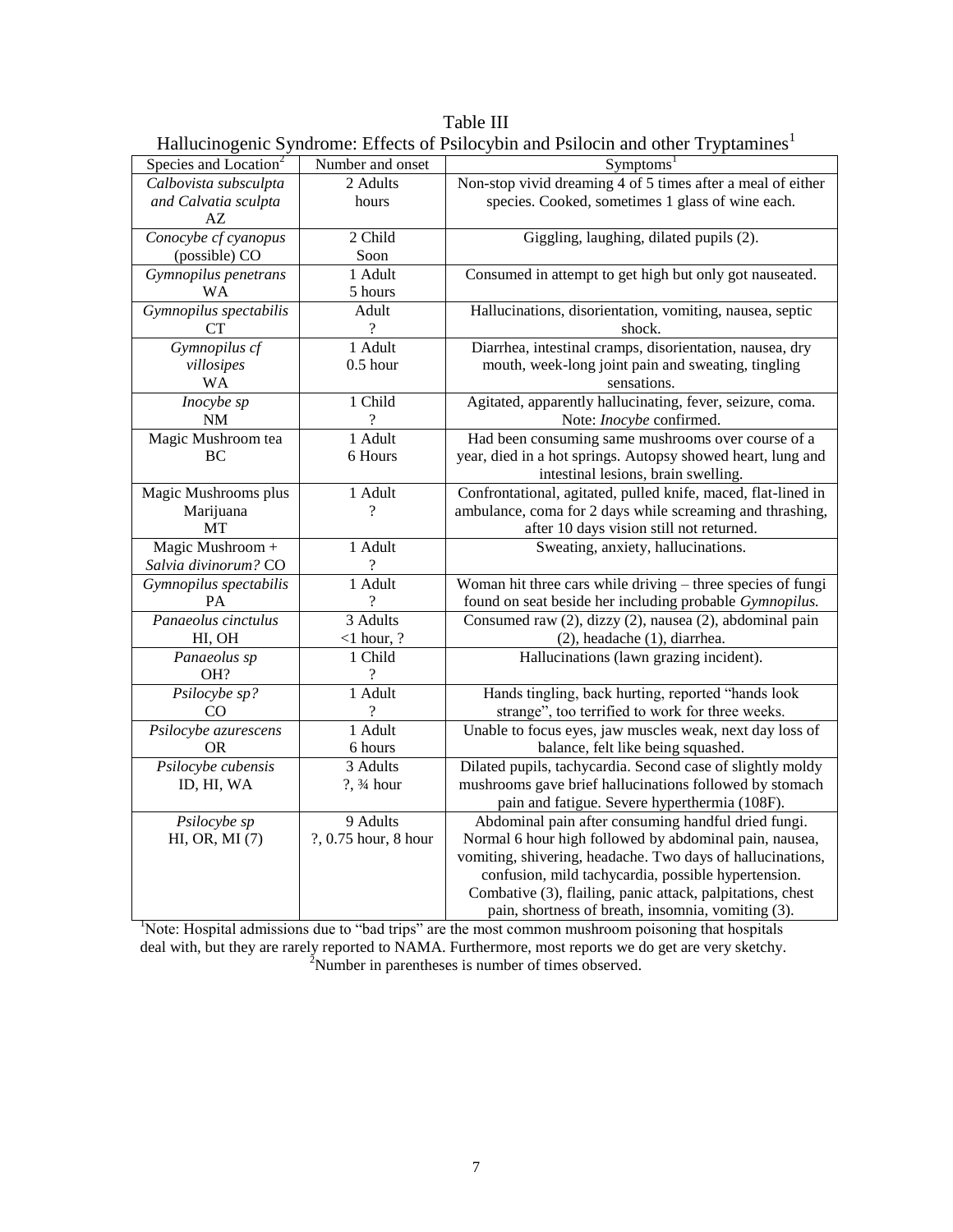| <b>Table IV</b>                                                                       |
|---------------------------------------------------------------------------------------|
| Long Delayed-Onset Renal Failure: Orellanine or Cortinarin Poisoning in North America |

| Long Delayed Onset Kenar I andre. Orenamile or Cortinarin I obsolute in Fortun I anterica |                  |                                                              |
|-------------------------------------------------------------------------------------------|------------------|--------------------------------------------------------------|
| Species and Location                                                                      | Number and onset | Symptoms                                                     |
| <i>Cortinarius</i>                                                                        | Adult            | Kidney failure requiring dialysis (for five weeks at time of |
| <i>orellanosus</i> MI                                                                     |                  | report)                                                      |

| Table V                   |
|---------------------------|
| <b>Bleeding Syndromes</b> |

| Species and Location <sup>1</sup> | Number $\&$ onset <sup>2</sup> | Symptoms <sup>1</sup>                                      |
|-----------------------------------|--------------------------------|------------------------------------------------------------|
| Auricularia sp                    | l Adult                        | Excessive bleeding from a small cut                        |
| TN                                | 2 Days                         |                                                            |
| Amanita "rubescens"               | 2 Adults                       | Male had blood filled pimples pop up on skin on two        |
|                                   |                                | occasions. Female had unexplained red blood cell disorder. |

#### Table VI

### Mushrooms with Unique Toxins, Kidney Failure common

| Species and Location | Number and onset $2$ | Symptoms <sup>1</sup>                                        |
|----------------------|----------------------|--------------------------------------------------------------|
| Amanita smithiana    | 1 Child, 4 Adults    | Failing kidneys and elevated creatinine levels in child.     |
| BC, OR (2), WA (2)   |                      | Ongoing nausea and vomiting, urine stopped day three,        |
|                      | $?$ , 6 hours        | hospitalized day, renal problems (4).                        |
| Amanita smithiana +  | 1 Adult              | Acute renal failure with hepatic involvement after a meal of |
| Tricholoma focale OR | 5 hour               | $3 T. focale + 1 cap A. smithiana (all as Matsutake)$        |

<sup>1</sup>Number in parentheses is number of times observed

 $2$ Number in parentheses is one report of unusually long or short onset not included in average

## Table VII

# Gyromitrin Poisoning Suspected due to Hydrazines

| Species and Location <sup>1</sup> | Number $\&$ onset <sup>2</sup> | Symptoms <sup>1</sup>                                                 |
|-----------------------------------|--------------------------------|-----------------------------------------------------------------------|
| Gyromitra esculenta               | 2 Children, 15                 | Intense abdominal pain (6), vomiting (7), diarrhea (6),               |
| BC, ID, MI (12), WA,              | Adults                         | fatigue, dizzy (2), unable to walk, nausea (4), chills,               |
| MT, ?                             | 2-5 hours, $>6$ , 12           | flushing, headache, tachycardia (2), LFT 1,000 (1), liver             |
|                                   | hours                          | failure (placed in ICU and considered for liver transplant),          |
|                                   |                                | jaundice, twitching stomach muscles on two meals in a row             |
|                                   |                                | $(2)$ , ALT 52. One case Alt 161, AST 139, elevated                   |
|                                   |                                | transaminases, jaundice, dark red urine, Bilirubin 4, 3 days          |
|                                   |                                | ICU. Second case elderly couple AST 64 & 81, Alt 52 & 97,             |
|                                   |                                | Bilirubin elevated, Bilirubin 32 & 6.3, both 4 days in                |
|                                   |                                | hospital. One case rapid hepatic and renal failure resulting          |
|                                   |                                | in 1 month hospitalization.                                           |
| Gyromitra esculenta               | 4 Adults 1 Child               | Intense abdominal pain, stomach ache, fatigue, jaundice,              |
| BC, ID, KS, ME, MI                | $0.3-2$ hours                  | elevated liver tests, nausea $(2)$ , vomiting $(3)$ , weakness, $2nd$ |
|                                   | (24 hour)                      | day diarrhea (2), light headed.                                       |

<sup>1</sup>Number in parentheses is number of times observed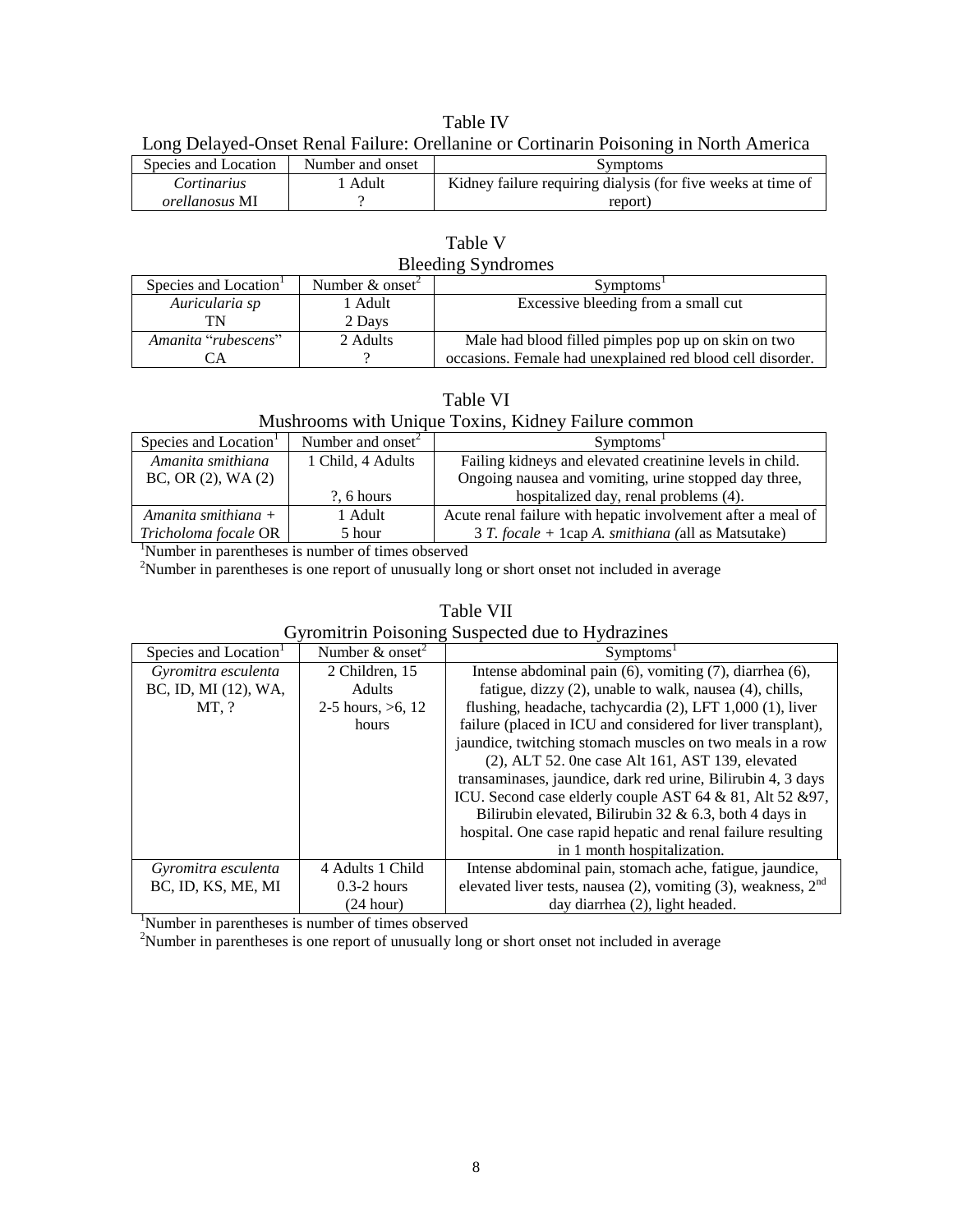| <b>Table VIII</b>                                                         |  |
|---------------------------------------------------------------------------|--|
| Poisonings where Effects Appear to be Associated with Alcohol Consumption |  |

|                                   |                                | I offering where Entered I appear to be I hoodented with I heonor Constant prior |
|-----------------------------------|--------------------------------|----------------------------------------------------------------------------------|
| Species and Location <sup>1</sup> | Number $\&$ onset <sup>2</sup> | Symptoms <sup>1</sup>                                                            |
| Coprinopsis                       | 1 Adult                        | Vomiting, diarrhea, heart palpitations.                                          |
| atramentaria CO                   | 3 hours                        |                                                                                  |
| Coprinus comatus                  | 1 Adult                        | Flushing.                                                                        |
| МI                                | 11 hours                       |                                                                                  |
| Leccinum fibrillosum              | 1 Adult                        | Chills, diarrhea, intestinal cramps, vomiting, nausea, weak                      |
| CO                                | 3 hours                        | for three hours.                                                                 |
| Morchella elata clade             | 4 Adults                       | Vomiting (3), diarrhea (3), vomited 3x, diarrhea, dizzy                          |
| MT(2)                             | $2$ hour, 12 hour              | (with lots of beer).                                                             |
| Pholiota spumosa                  | 1 Adult                        | After several glasses of wine and mushroom meal.                                 |
| complex WA                        |                                | presented with "Serotinin syndrome" - hyper reflexive                            |
|                                   |                                | arms and legs, global seizures, unresponsive, sweating.                          |

|                                         |                                         |                          | co myorring B chinamic, opore immanent, or comate Br                                                                                                                        |
|-----------------------------------------|-----------------------------------------|--------------------------|-----------------------------------------------------------------------------------------------------------------------------------------------------------------------------|
| Species & Location                      | Ingested, handled<br>or spores inhaled? | Onset                    | Symptoms                                                                                                                                                                    |
| Amanita muscaria or A.<br>pantherina CO | Child hit in leg                        | 16                       | Red rash lasting days on legs, arms and face.                                                                                                                               |
| Amanita muscaria<br>CO, UT              | Carried only,<br>handled only           | $0.5 \&$<br>$<$ 1 hour   | Skin itching, then after 1 hour paranoid,<br>confused, irritable, vision changes. Second case<br>diarrhea, intestinal cramps, vivid dreams,<br>tingling fingers.            |
| Amanita muscaria<br>WA.                 | Inhaled spores                          | $\overline{\mathcal{C}}$ | Dizzy, disoriented, nausea, headache, loss of<br>balance.                                                                                                                   |
| Amanita phalloides<br>CA(2)             | Handled, not eaten                      | ?,48<br>hours            | Cold-like symptoms of irritated sinuses and sore<br>$throat - 2$ persons affected. Second case $-$ rash.                                                                    |
| Cantharellus formosus<br>OR.            | Ingested                                | 3 hour                   | Vomited day one, next day could not hold<br>second meal in mouth and then noticed rash on<br>arms, stomach and later back.                                                  |
| Morchella sp                            | Cooked                                  | ?                        | First year rash on left arm, second year rash in<br>armpits, back of legs, crotch area. Second person<br>developed rash several days after three<br>successive morel meals. |
| Russula sp<br>ID                        | Ingested raw                            | ?                        | Eyes red and puffy                                                                                                                                                          |
| Sparassis crispa<br>WA                  | Carried only                            | $3-5$ days               | Hives and itching lasting 4 days. Mushroom not<br>eaten.                                                                                                                    |

Table IX Cases Involving Dermatitis, Spore Inhalation, or Contact Effects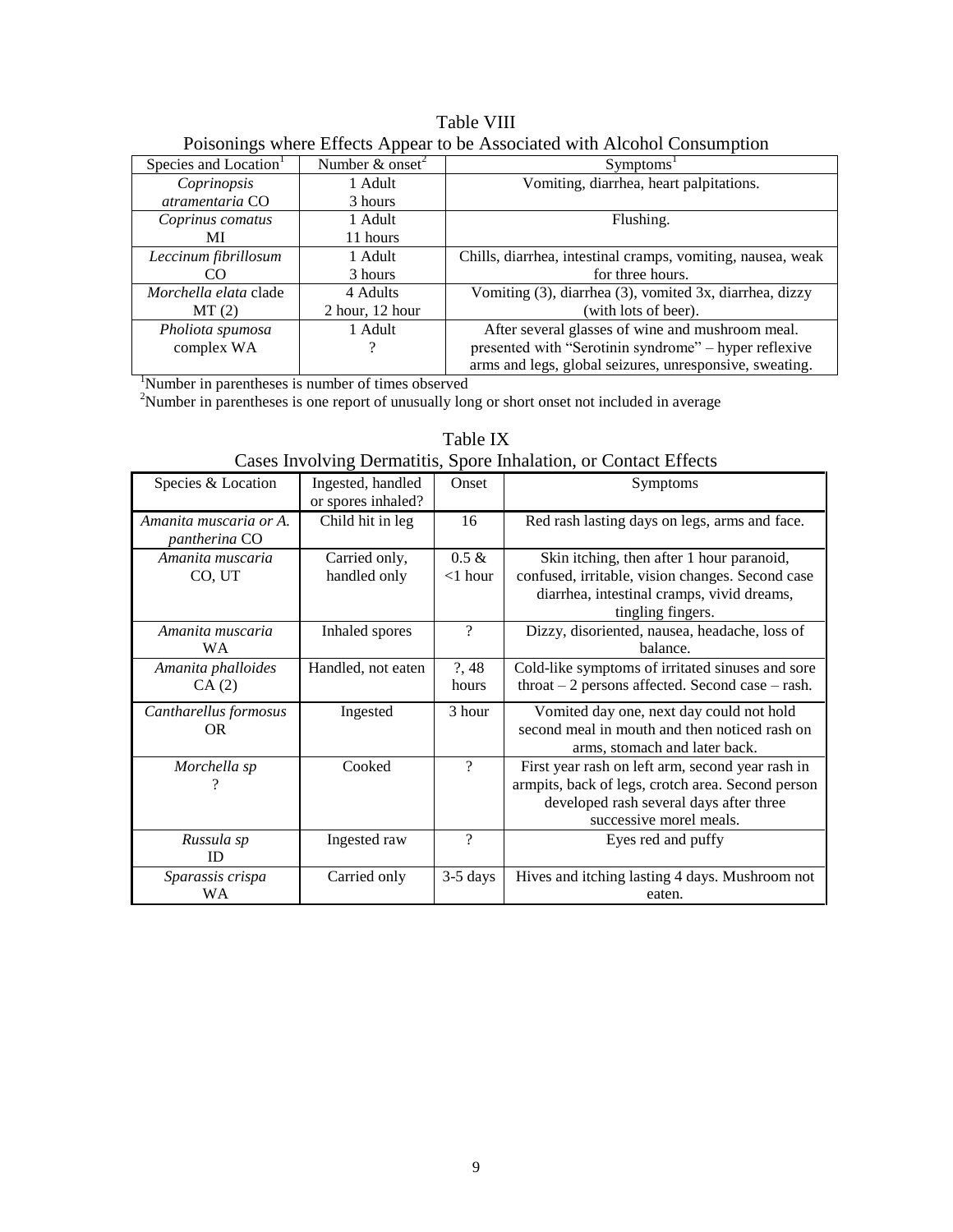|                                   |                               | oustromesting by neromes from cooked musin comp               |
|-----------------------------------|-------------------------------|---------------------------------------------------------------|
| Species and Location <sup>1</sup> | Number $&$ onset <sup>2</sup> | Symptoms <sup>1</sup>                                         |
| Agaricus (commercial              | 3 Adults                      | Vomiting (2), nausea, intestinal cramps, diarrhea,            |
| cremini)                          | $?$ , 6 hours                 | hallucinations. Second report was of nightmares following     |
| CO, MI, ?                         |                               | every meal with cremini.                                      |
| Agaricus (commercial              | 3 Adults                      | Hospitalized multiple days each of three times they ate       |
| Portobellos) ?, MA                | ?, 6 hours                    | Portobellos. Intestinal cramps, diarrhea, headache            |
|                                   |                               | weakness.                                                     |
| Agaricus xanthodermus             | 2 Adults, 1 Child             | Gastro-intestinal distress, vomiting (2), nausea, diarrhea,   |
| CO, MI, MT                        | $?$ , 5 hours                 | elevated LFTs.                                                |
| Agaricus (porcini)                | $1$ Adult                     | Diarrhea, vomiting, cramps, nausea.                           |
| $\ensuremath{\text{NY}}$          | 3 hours                       |                                                               |
| Agrocybe vernalis                 | 1 Child                       | Severe abdominal pain.                                        |
| group CA                          | 2-4 hours                     |                                                               |
| Amanita calyptroderma             | 1 Adult                       | Swelling of the tongue – two episodes with same person.       |
| CA                                | 2 hours                       |                                                               |
| Amanita vaginata                  | 1 Adult                       | Severe upset stomach.                                         |
| complex WA                        | 2 hours                       |                                                               |
| Amanita verrucata                 | 1 Adult                       | Chills, sweating, vomiting, nausea.                           |
| CA                                | 3 hours                       |                                                               |
| Apiosporina morbosa               | 1 Adult                       | Stomach issues for three days after making medicinal tea.     |
| & Daldinia                        | $\gamma$                      |                                                               |
| concentrica                       |                               |                                                               |
| MD                                |                               |                                                               |
| Armillaria cf solidipes           | 7 Adults                      | Vomiting and nausea in one of 6 at meal. Ten hours of         |
| AB, ON (2), OR, WA                | 3-6 hours                     | nausea (3), vomiting (4). diarrhea (3). sweating, dizzy (3),  |
|                                   |                               | intestinal cramps (2), chills, nausea, headache, drowsy,      |
|                                   |                               | weak (2), body aches.                                         |
| Armillaria tabescens              | 1 Adult                       | Diarrhea, vomiting, sore stomach following day, bad taste     |
| NJ                                | 5 hours                       | in throat.                                                    |
| <b>Boletus</b> castaneus          | 2 Adults                      | Gas pains (2), diarrhea.                                      |
| MA                                | 2-3 hours                     |                                                               |
| <b>Boletus</b> edulis             | 4 Adults                      | Diarrhea (3), chills, nausea (3), headache (3), flushing (2), |
| CA, WA, ?                         | 4-5 hours, 0.75               | fever (2), intestinal cramps (2), drowsy (2), weakness (2),   |
|                                   | hour                          | and vomiting (4).                                             |
| <b>Boletus</b> huronensis         | 4 Adults                      | Dry heaves then 5 hours severe vomiting and diarrhea (2).     |
| ME (2), VT                        | $1.5-3$ hours                 | Chills, diarrhea, vomiting (2), nausea, muscle spasms,        |
|                                   |                               | intestinal cramping, cramps in legs, feet and back.           |
| Boletus cf marshii                | 1 Adult                       | Chills, flushing, nausea.                                     |
| WA                                | 12 hours                      |                                                               |
| <b>Boletus</b> [Rubroboletus]     | 6 Adults                      | Severely ill in hospital (4), bright red blood (1). Vomiting  |
| satanas                           | ?, 3.5 hour                   | many times over 24 hours (2), diarrhea (2), gas.              |
| CA(2)                             |                               |                                                               |
| <b>Boletus</b> subvelutipes       | 1 Adult                       | Intestinal pain, dizzy.                                       |
| ME                                | 6 hours                       |                                                               |

Table X Gastrointestinal Syndromes from Cooked Mushrooms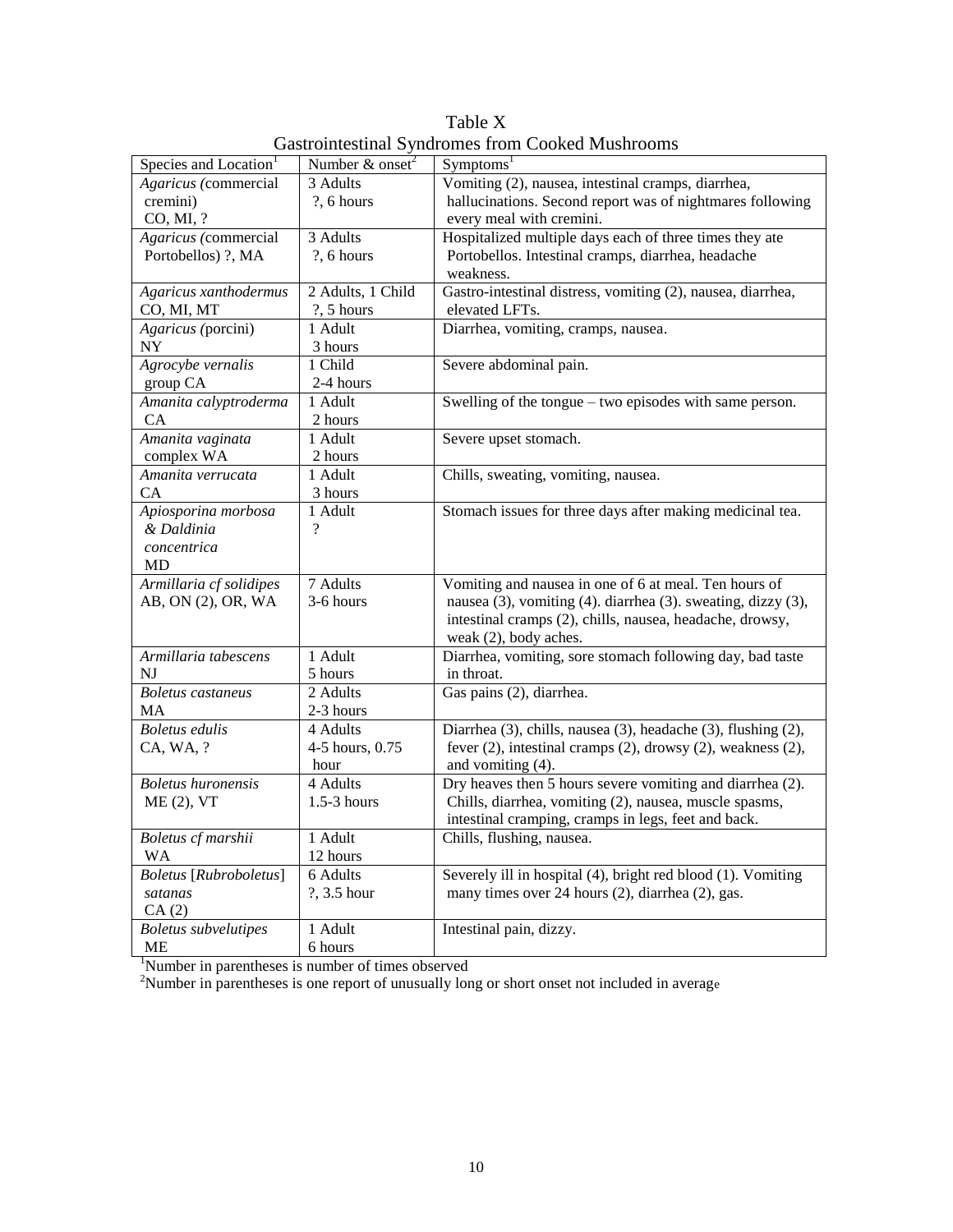| Cantharellus              | 1 Adult               | Intermittent stomach cramps lasting 5-6 hours. Second case             |  |
|---------------------------|-----------------------|------------------------------------------------------------------------|--|
| "cibarius"                | 2 hours               | extreme hypertension, increased visual acuity, cold                    |  |
| ID, OR                    |                       | intolerance, nightmares.                                               |  |
| Cantharellus formosus     | 6 Adults              | Vomiting and sick for hours (2 successive occasions, 2                 |  |
| WA (3), OR (3)            | <2 hours, 3 hours     | different people), diarrhea (2 successive occasions).                  |  |
|                           |                       | Intestinal cramps, vomiting and nausea (2 successive                   |  |
|                           |                       | occasions). Nausea, drowsy. Severe abdominal pain with                 |  |
|                           |                       | slightly elevated creatinine and BUN (2).                              |  |
| Cantharellus lateritius   | 1 Adult               | First episode was diarrhea 2 days after meal. Two hours                |  |
| N <sub>C</sub>            | 2 hour, 2 days        | after second meal - vomiting for 2 hours.                              |  |
| Cantharellus              | 1 Adult, 1 Child      | Vomiting (2), fever, cramps, nausea, weakness.                         |  |
| roseocanus CO, AZ         | 1-2 hours             |                                                                        |  |
| Chlorophyllum             | 32 Adults,            | Abdominal cramps (11), vomiting (24), severe vomiting                  |  |
| molybdites                | $0.5-4.5$ hours       | (4), vomiting for 24 hours, diarrhea (25), diarrhea for 24             |  |
| CA (2), CO (5), HI (2),   | (7 hours)             | hours $(2)$ , bloody diarrhea $(2)$ , nausea $(11)$ , sweating $(6)$ , |  |
| ID, IN, KS (2), MD,       |                       | cold sweats (3), flushing (2), fever (2), abdominal pain (4),          |  |
| MI (5), MN, NB, NY        |                       | chills for 9 hours (4), muscle spasms (3), hyperglycemia,              |  |
| $(2)$ , QB, TN $(3)$ , TX |                       | electrolyte imbalance, salivation, appetite loss, light                |  |
| $(2)$ , WV                |                       | sensitive, prostration, weak (3), headache, discomfort,                |  |
|                           |                       | disoriented, attempting to get high (2), critically sick in            |  |
|                           |                       | hospital, ataxia, elevated creatinine, pneumonitis,                    |  |
|                           |                       | hospitalized for 1 week.                                               |  |
| Chlorophyllum             | 1 Adult               | Vomiting and feeling awful.                                            |  |
| rachodes WA               | 3-4 hours             |                                                                        |  |
| Clitocybe dealbata        | 2 Adults              | Chills (2), diarrhea, excessive salivation (2), intestinal             |  |
| NE, PA                    | 1 hour                | cramps, profuse sweating (2), vomiting for 5 hours,                    |  |
|                           |                       | drowsy, sneezing and runny nose                                        |  |
| Coprinus comatus          | 2 Adults              | Slight nausea, then second meal 2 days later - chills,                 |  |
| QB, AB                    | 12-24 hours, 1        | nausea, muscle spasm, trembling and numbness over                      |  |
|                           | hour                  | whole body. Year previous, no problems. Second case                    |  |
|                           |                       | bloating followed by nausea on two occasions.                          |  |
| Entoloma cf sinuatum      | 2 Adults              | Vomiting for 5 hours, vertigo, complete loss of bowel                  |  |
| (white) NF                | $0.75$ hour           | control.                                                               |  |
| Entoloma cf               | 2 Adults              | Nausea, vomiting, intestinal cramping.                                 |  |
| rhodopolium HI            | 1 hour                |                                                                        |  |
| Floccularia luteovirens   | 1 Adult               | Mild headache, felt a little drunk.                                    |  |
| CO                        | 3-4 hours             |                                                                        |  |
| Ganoderma                 | 1 Adult               | Small piece in tea led to tingling around mouth.                       |  |
| <i>applanatum</i> CO      | 3 hours               |                                                                        |  |
| $Gomplus floccosus +$     | 1 Adult               | Severe vomiting, dizziness, weakness. Assumed Field                    |  |
| Fuscoboletinus? OR        | 6.5 hour              | Guide "Not Recommended" meant it would not taste good.                 |  |
| Grifola frondosa          | 2 Adults              | Flushing, intestinal cramps (2), nausea, vomiting.                     |  |
| NY, ON                    | 0.5, 4 hours          |                                                                        |  |
| Hygrophoropsis            | 1 Adult               | Vomiting.                                                              |  |
| aurantiaca GA             | $\ddot{?}$            |                                                                        |  |
| Hypomyces                 | 2 Adults              | Dizzy, stomach cramps (2), sweating (2), nausea (2),                   |  |
| lactifluorum              | 2, 3 hours            | vomiting.                                                              |  |
| $?$ , BC                  |                       |                                                                        |  |
| Inocybe rimosa            | $\overline{3}$ Adults | Chills (2), headache (2), diarrhea (2), nausea (2), sweating           |  |
| QB                        | $0.5-1$ hour          | $(3)$ , weakness $(2)$ .                                               |  |

Table X (continued): Gastrointestinal Syndromes from Cooked Mushrooms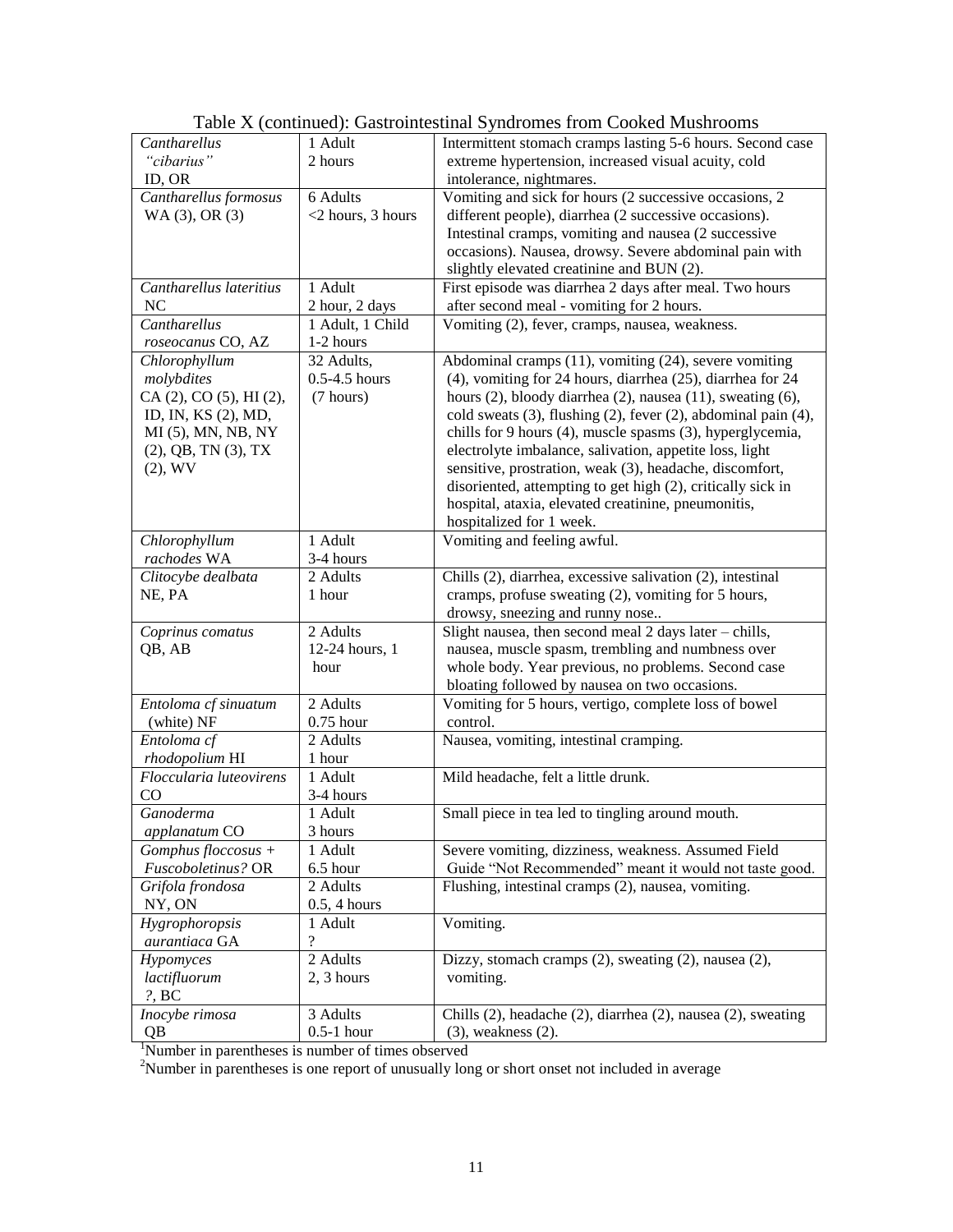| Laccaria                           | 1 Adult           | Chills, vomiting, nausea weakness.                          |  |
|------------------------------------|-------------------|-------------------------------------------------------------|--|
| ochropurpurea IL                   | 1.5 hour          |                                                             |  |
| Lactarius cf fragilis              | 2 Adults          | Vomiting (2).                                               |  |
| <b>OH</b>                          | 3 hour            |                                                             |  |
| Lactarius sp (white)               | 1 Adult           | Salivation, extensive vomiting, diarrhea.                   |  |
| NC                                 | 1 hour            |                                                             |  |
| Laetiporus cincinnatus             | 2 Adults          | Face red and puffed, rapid pulse, difficulty walking for 2  |  |
| MO, NJ                             | ?, Rapid          | days, difficulty breathing for 4 days. Second case nausea,  |  |
|                                    |                   | vomiting.                                                   |  |
| Laetiporus conifericola            | Adult             | Salivation, dizzy, vomiting, nausea for 3 hours.            |  |
| <b>WA</b>                          | $0.75$ hour       |                                                             |  |
| Laetiporus gilbertsonii            | 2 Adults          | Nausea (2), vomiting, weak, fear of having consumed         |  |
| CA(2)                              | ?, 2 hours        | wrong mushroom.                                             |  |
| Laetiporus sulphureus              | 8 Adults          | Mild drowsiness every time. Vomited for hours (6), nausea   |  |
| ?, OH, CA, ME                      | ?, 0.25 hour, 1.5 | (3), intestinal cramps, constipation.                       |  |
|                                    | hours             |                                                             |  |
| Leccinum insigne                   | 2 Adults          | Chills (2), diarrhea (2), dizzy (2), intestinal cramps (2), |  |
| CO                                 | 5-6 hours         | sweating (2), vomiting (2), nausea (2).                     |  |
| $\overline{Leccinum}$ sp + Boletus | 2 of 3 Adults     | Severe vomiting (2), dizzy (2), low blood count over 3 days |  |
| edulis (?) ME                      | 3 hour            |                                                             |  |
| Leccinum sp +Russula               | 1 Adult           | Severe diarrhea, severe vomiting, cramps, stomach upset     |  |
| $sp$ CO                            | 6 hours           | lasting 36 hours (from conference mushroom tasting event)   |  |
| Leccinum sp                        | 4 Adults          | Diarrhea $(3)$ , vomiting, stomach pains and extreme        |  |
| $CO(3)$ , WY                       | $3-15$ hours      | weakness (2), fainted, drowsy, nausea.                      |  |
| Lentinula edodes                   | 4 Adults          | Chills, flushing, diarrhea, dizzy, intestinal cramps,       |  |
| CA, GA, MN, NC, VA                 | 2.5, 12, 48 hours | sweating, weak, tingly and numb all over, painful hands.    |  |
|                                    |                   | Flagellate dermatitis (4), fever.                           |  |
| Leucopaxillus cf                   | 1 Adult           | Diarrhea, vomiting.                                         |  |
| albissimus HI                      | 1 hour            |                                                             |  |
| Leucopaxillus                      | 1 Adult           | Intestinal cramps, hot flashes, paranoia, horrible taste.   |  |
| gentianeus?                        | $\overline{?}$    |                                                             |  |
| Lycoperdon candidum                | 1 Adult           | Nausea, abdominal pain.                                     |  |
| MI                                 | $0.5$ hour        |                                                             |  |
| Lyophyllum sp                      | 1 adult           | Vomiting, diarrhea, unwell for 12 hours from one bite.      |  |
| NV                                 | 3.5 hours         |                                                             |  |
| Macrocybe spectabilis              | 1 Adult           | Vomiting.                                                   |  |
| H1                                 | $\gamma$          |                                                             |  |
| Marasmius nigrodiscus              | 1 Adult           | Acute nausea after 0.75 tsp consumed for research.          |  |
| <b>CT</b>                          | $\overline{?}$    |                                                             |  |
| Marasmius oreades                  | 1 Adult           | Vomited three times and then more vomiting for several      |  |
| <b>OR</b>                          | 5-6 hours         | days.                                                       |  |
| Megacollybia rodmanii              | 1 Adult           | Diarrhea, fatigue.                                          |  |
| CT                                 | 5.5 hours         |                                                             |  |
| Morchella cf americana             | 2 Adults          | Diarrhea, cramps, sweating, spasms, vomiting, nausea (had   |  |
| MI, OH                             | 5 hour, 0.3 hour  | eaten for 30 years, no ill effect). One person went into    |  |
|                                    |                   | anaphylactic shock 2 years in a row right after meal.       |  |

Table X (continued): Gastrointestinal Syndromes from Cooked Mushrooms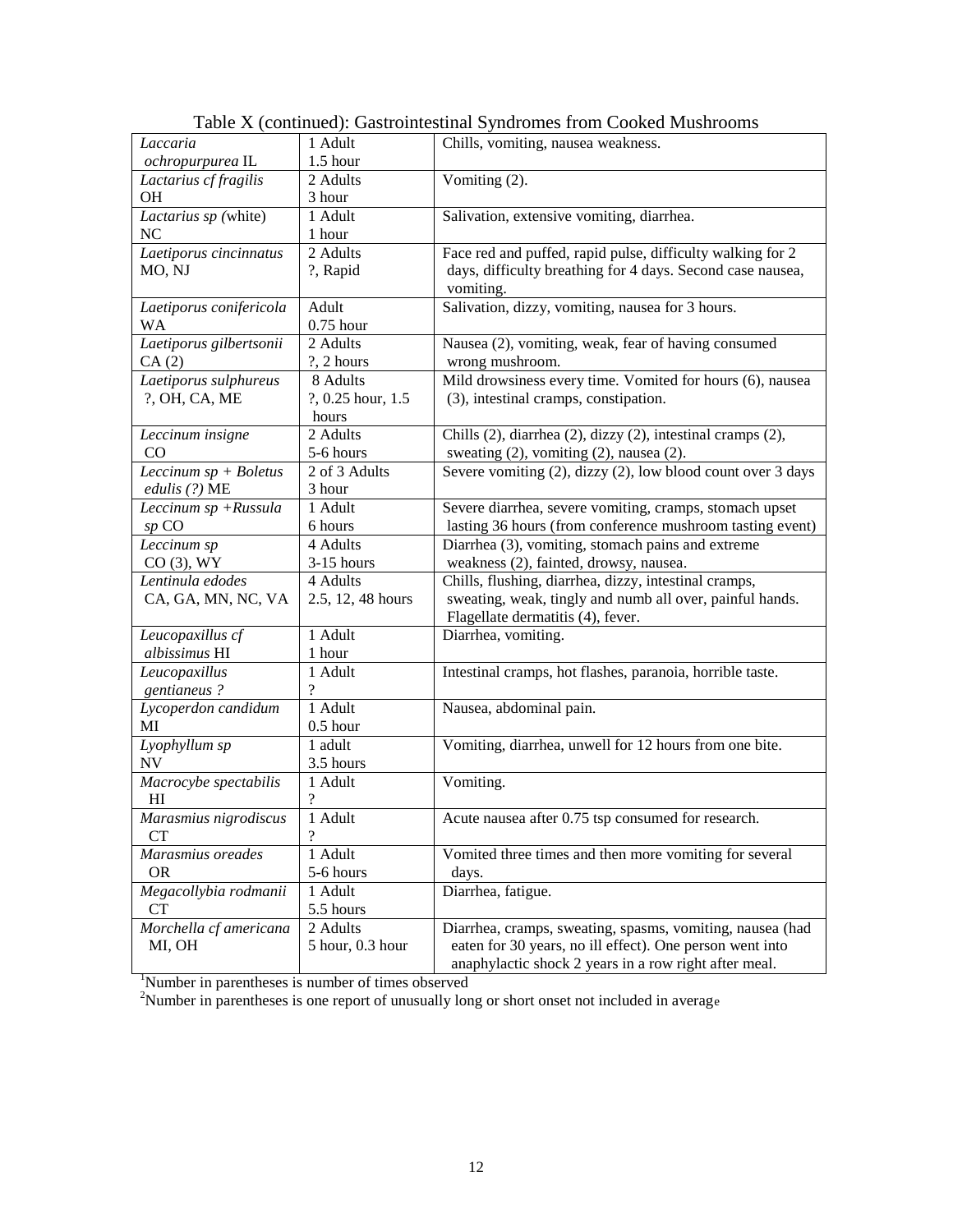|                           |                                     | radic 2x (commuca). Gastromicsunar o yndromes from Cooked Musinooms    |
|---------------------------|-------------------------------------|------------------------------------------------------------------------|
| Morchella sp              | 14 Adults                           | Vomiting (7), diarrhea (6), nausea (6), bloating, unsteady,            |
| ID (2), MI (9), WA        | $1-4$ hour                          | severe back pain, fever, confusion, abdominal pain (5),                |
| (2), MO (2), NY           | (12 hour)                           | oral irritation. Violently ill if he eats just one, after eating       |
|                           |                                     | them for years, with no problem. Muscle weakness with                  |
|                           |                                     | tremors. One case of severe diarrhea, nausea, abdominal                |
|                           |                                     | pain followed by hypoglycemic shock and acute renal                    |
|                           |                                     |                                                                        |
|                           |                                     | failure. Chills, diarrhea, intestinal cramps, sweating,                |
|                           |                                     | vomiting, nausea, weak on two occasions after eating                   |
|                           |                                     | them for years $(3)$ .                                                 |
| Morchella elata clade     | 8 Adults                            | Vomiting 5 hours after meal (2 meals in a row) on morels               |
| BC, CA (2), ID (2),       | 1-8 hours                           | eaten previously for years without adverse effect. Double              |
| MI, WA                    |                                     | vision, GI upset, tremors after years with no problem (1).             |
|                           |                                     | Vomited and violently ill on fourth day after morels in                |
|                           |                                     | pasta three days in a row. Nausea (4), vomiting (3),                   |
|                           |                                     | diarrhea (4), intestinal cramps (4), weakness (2),                     |
|                           |                                     |                                                                        |
|                           |                                     | salivation, dizzy, hallucinations, chills, fever, sweating,            |
|                           |                                     | disoriented, gas, terrible gas, bloating.                              |
| Morchella tomentosa<br>WY | 1 Adult<br>$\overline{\mathcal{C}}$ | Severe gastrointestinal distress, bloody stools.                       |
| Omphalotus illudens       | 23 Adults,                          | Vomiting 16x over 8 hours (2). intestinal cramps (16),                 |
| GA, KS, ME (5), NC,       | 1 child                             | vomiting (20), nausea (19), GI distress, then vomiting for             |
| NJ, NY, ON, MN            | $0.5-3$ hour                        | 1.5 hour $(1)$ , chills $(3)$ , sweating $(4)$ , weak $(8)$ , weakness |
|                           |                                     |                                                                        |
|                           |                                     | for 1 week, headache, diarrhea.                                        |
| Paxillus involutus        | 1 Adult                             | Hospitalized, no details.                                              |
| BC                        | ?                                   |                                                                        |
| Pholiota squarrosa        | 1 Adult                             | Bloating and cramping, vomiting.                                       |
| group OR                  | 1 hour                              |                                                                        |
| Pleurocybella             | 2 Adults                            | Feeling stoned, itchy, hot and cold flashes, sweating,                 |
| porrigens                 | $?$ , 2 hours                       | vomited then better. Second case gastrointestinal upset, no            |
| BC, OR                    |                                     | vomiting or diarrhea.                                                  |
| Pleurotus ostreatus       | 2 Adults                            | After years of eating oyster mushrooms safely, one meal led            |
| CA, NC                    | $2, 5$ hours                        | to cramps, nausea, and next meal led to worse cramps and               |
|                           |                                     | nausea. Second man awoke hot, heart racing, "out of body               |
|                           |                                     | tripping", anxious, then bloating and gas for days.                    |
|                           |                                     |                                                                        |
| Pleurotus sp              | 3 Adults                            | Cramps followed by watery then bright red bloody diarrhea.             |
| CO, MI, SD, UT            | 3-10 hours                          | Diarrhea (3), vomiting (2), dry heaves, stomach and                    |
|                           |                                     | intestinal cramps (2), fever (101F), nausea after                      |
|                           |                                     | consuming 1 cup cooked (2).                                            |
| Polyporus squamosus       | 1 Adult                             | Nausea, vomiting.                                                      |
| MI                        | 7 hours                             |                                                                        |
| Puffball, small           | 1 Adult                             | Gas then nausea and cramping, four others not ill.                     |
| $\rm CO$                  | 1 hour                              |                                                                        |
| Pycnoporellus             | 1 Adult                             | Cramping, vomiting, diarrhea for 4-5 hours, intestinal                 |
| alboluteus CO             | 7 hours                             | irritation for a few days.                                             |
| Ramaria rasilispora       | 1 Adult                             | Diarrhea.                                                              |
|                           |                                     |                                                                        |
| var scatesiana            | 12 hours                            |                                                                        |
| <b>WA</b>                 |                                     |                                                                        |
| Ramaria sp (yellow)       | 1 Adult                             | Acute gastrointestinal distress.                                       |
| <b>CA</b>                 | $\gamma$                            |                                                                        |
| Ramariopsis astrella      | 1 Adult                             | Intense upper GI distress, AST liver enzymes 10x normal                |
| (form of R. kunzei) ME    | 5 hours                             | after meal of 4 corals.                                                |

Table X (continued): Gastrointestinal Syndromes from Cooked Mushrooms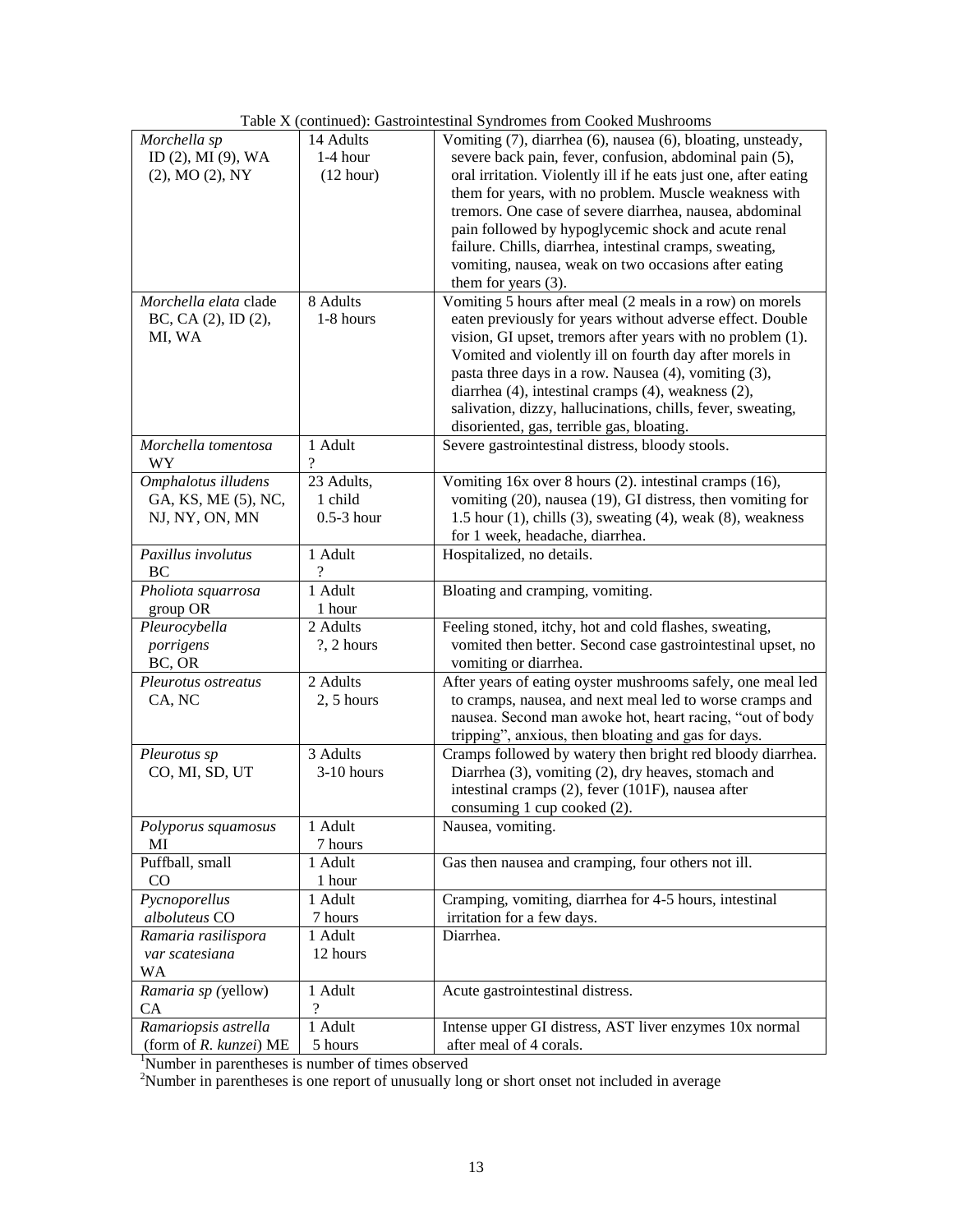| Russula brevipes       | 1 Adult       | Vomiting and nausea.                                         |  |
|------------------------|---------------|--------------------------------------------------------------|--|
| NI                     | 6 hours       |                                                              |  |
| Russula cf brevipes &  | 1 Adult       | Vomiting, diarrhea, nausea, sweating, chills.                |  |
| R. cf virescens SC     | 3 hours       |                                                              |  |
| Russula decolorans     | 2 Adults      | Increasing gastrointestinal distress over several days (2).  |  |
| CO                     | $\gamma$      |                                                              |  |
| Russula sp (red)       | 6 Adults      | Nausea (4), diarrhea (2), vomiting (4). Vomiting and         |  |
| FL, CO (3), MI         | 4-6 hours     | diarrhea for 24 hours.                                       |  |
| Scleroderma cf cepa    | 4 Adults      | Hospitalized with severe gastrointestinal distress. Two      |  |
| OR (2), WA             | $?$ , <1 hour | vomited after eating 1/2 mushroom each. Sweating,            |  |
|                        |               | vomiting, weakness, hypotension, malaise.                    |  |
| Scleroderma cf citrina | 3 Adults      | Cramping (3), vomiting (3), diarrhea (3).                    |  |
| <b>ME</b>              | ?             |                                                              |  |
| Scleroderma sp         | 4 Adults      | Abdominal pain (4), sweating (3), vomiting (4), diarrhea     |  |
| MA, ME                 | $0.5-3$ hours | $(4)$ , fainting.                                            |  |
| Spathularia spathulata | 1 Adult       | Vomiting, nausea.                                            |  |
| <b>MA</b>              | 10 hours      |                                                              |  |
| Stropharia             | 1 Adult       | Diarrhea, intestinal cramps.                                 |  |
| rugosoannulata PA      | ?             |                                                              |  |
| Suillus sp             | 2 Adults      | Diarrhea (2), vomiting (2), weakness (2), headache (2),      |  |
| WI                     | 4 hours       | $\text{dizzy}(2)$ .                                          |  |
| Tricholoma focale      | 1 Adult       | Severe gastrointestinal distress.                            |  |
| CO                     | 9             |                                                              |  |
| Tricholoma cf          | 1 Adult       | Gastrointestinal distress.                                   |  |
| pessundatum CO         | $0.5$ hour    |                                                              |  |
| Tuber gibbosum         | 1 Adult       | Felt cold, stomach uneasy, diarrhea 3x, fainting 3x.         |  |
| ID                     | 6 hours       |                                                              |  |
| Tylopilus eximius      | 4 Adults      | Diarrhea (3), Dizzy, Cramps for 24 hours, disoriented,       |  |
| MA, ME (2), VT         | 2-3 hour      | vomiting (3), nausea (3), weakness.                          |  |
| Verpa bohemica?        | 6 Adults      | Feeling bloated (1), nauseated (4), light headed and tremors |  |
| MT, OR                 | $0.5$ hour    | next day (1) - restaurant meal. Couple consumed large        |  |
|                        |               | meals for several days then severe diarrhea (1), woozy (1).  |  |

Table X (continued): Gastrointestinal Syndromes from Cooked Mushrooms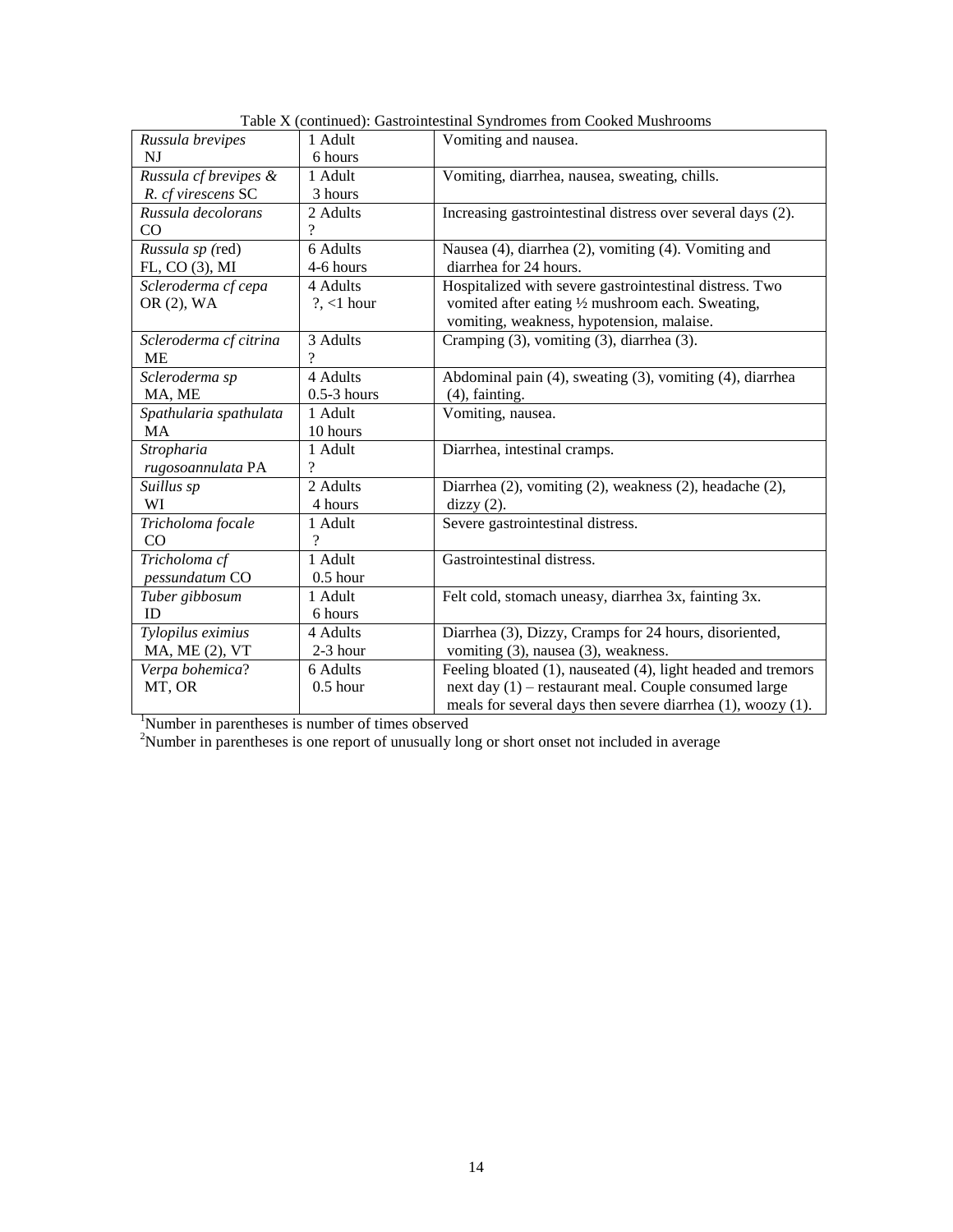Table XI GI Distress Cases Involving raw, unknown preparation, and/or spoiled mushrooms

| Species and Location <sup>1</sup> | Number &           | Raw or              | Symptoms <sup>1</sup>                                                                 |
|-----------------------------------|--------------------|---------------------|---------------------------------------------------------------------------------------|
|                                   | onset <sup>2</sup> | Spoiled?            |                                                                                       |
| Agaricus augustus                 | 2 Adults, 1        | Raw and             | Gastrointestinal distress (2), weakness for                                           |
| OR, WA                            | child              | unknown prep        | days (2), diarrhea.                                                                   |
|                                   |                    |                     |                                                                                       |
| Agaricus bisporus                 | 1 Adult            | Unknown prep        | Chills, diarrhea, intestinal cramps, throat                                           |
| СA                                | $<$ 1 hour         |                     | swelling.                                                                             |
| Agaricus (Portobello)             | 1 Adult            | Some Raw &          | Excessive stomach bloating, blood in urine,                                           |
| CТ                                | 15 hours           | more Cooked         | unwell for several days, lost 8 pounds.                                               |
| Agaricus cf hondensis             | ! Adult            | <b>Unknown Prep</b> | Nausea, vomiting.                                                                     |
| WA                                |                    |                     |                                                                                       |
| Agaricus placomyces               | 1 Child            | Raw                 | Abdominal pain, vomiting, fever.                                                      |
| МI                                | 7.5 hours          |                     |                                                                                       |
| Agaricus sp                       | 2 Child            | Raw                 | Vomited (2).                                                                          |
| CO, WA                            | $1, 8$ hour        |                     |                                                                                       |
| Agaricus xanthodermus             | 3 Adults           | Raw                 | nausea (3), vomiting (3), diarrhea (3),                                               |
| CO (3), ID, NV                    | 3 children         |                     | abdominal cramps (2), vomiting for 6 hours,                                           |
|                                   | $0.5 - 1.5$        |                     | staring like high, dizzy.                                                             |
|                                   | hour               |                     |                                                                                       |
|                                   | (10 hours)         |                     |                                                                                       |
| Agaricus cf                       | 1 Adult, 1         | Raw                 | Vomiting 3-4x (2), diarrhea                                                           |
| xanthodermus                      | child              |                     |                                                                                       |
| CO, ID                            | 1.5 & 2            |                     |                                                                                       |
|                                   | hours              |                     |                                                                                       |
| Amanita frostiana                 | 5 Adults           | Raw                 | Sixteen hours of explosive vomiting (3),                                              |
| <b>MA</b>                         | 2 hours            |                     | severe stomach cramps (3), cramps (2),                                                |
|                                   |                    |                     | feeling awful (2) from seeking A. muscaria                                            |
| Amanita cf pantherina             | 1 Adult            | Unknown             | Nausea, vomiting, acting strange, aggressive.                                         |
| <b>OR</b>                         | 2 Adults           | prep.               |                                                                                       |
| Armillaria cf mellea              |                    | Raw                 | Chills, diarrhea, vomiting, weakness.<br>Intestinal discomfort and nausea after small |
| WI, PA                            | ?, 6-8 hours       |                     | bite.                                                                                 |
|                                   | 1 Adult            | Raw                 | Nausea, vomiting, diarrhea.                                                           |
| Armillaria cf ostoyae<br>VТ       | 3-5 hours          |                     |                                                                                       |
| Armillaria tabescens              | 3 Adults, 2        | Raw &               | Diarrhea (5), Intestinal cramps (4), vomiting                                         |
| SC, AL                            | child              | unknown prep        | $(4)$ , weak $(4)$ , headache, sinus problems.                                        |
|                                   | 8-10 hours         | (1)                 |                                                                                       |
| Armillaria cf solidipes           | 1 Adult            | <b>Unknown Prep</b> | Ill.                                                                                  |
|                                   | $\overline{?}$     |                     |                                                                                       |
| Auricularia auricula              | 1 Child            | Raw                 | Vomited 2x.                                                                           |
| CO.                               | $1 - 2$            |                     |                                                                                       |
| <b>Boletus</b> edulis             | 1 Adult            | Very wormy,         | Flushing, dizzy, vomiting, weak, headache,                                            |
| <b>WA</b>                         | 7 hours            | cooked              | stomach pains for three days.                                                         |
| <b>Boletus</b> [Rubroboletus]     | 1 Adult            | Tasted raw          | Nausea, gastro-intestinal distress and dizzy                                          |
| pulcherrimus                      | $1+ hours$         | 2 times             | for a few hours after tasting and spitting, or                                        |
| CA                                |                    |                     | after simply touching of tongue.                                                      |
| <b>Boletus</b> [Butyriboletus]    | 1 Adult            | Raw                 | Mycologist took one bite of raw mushroom                                              |
| regius                            | $0.5$ hour         |                     | to test bitterness and lips swelled for $\frac{1}{2}$ hour.                           |
| <b>OR</b>                         |                    |                     |                                                                                       |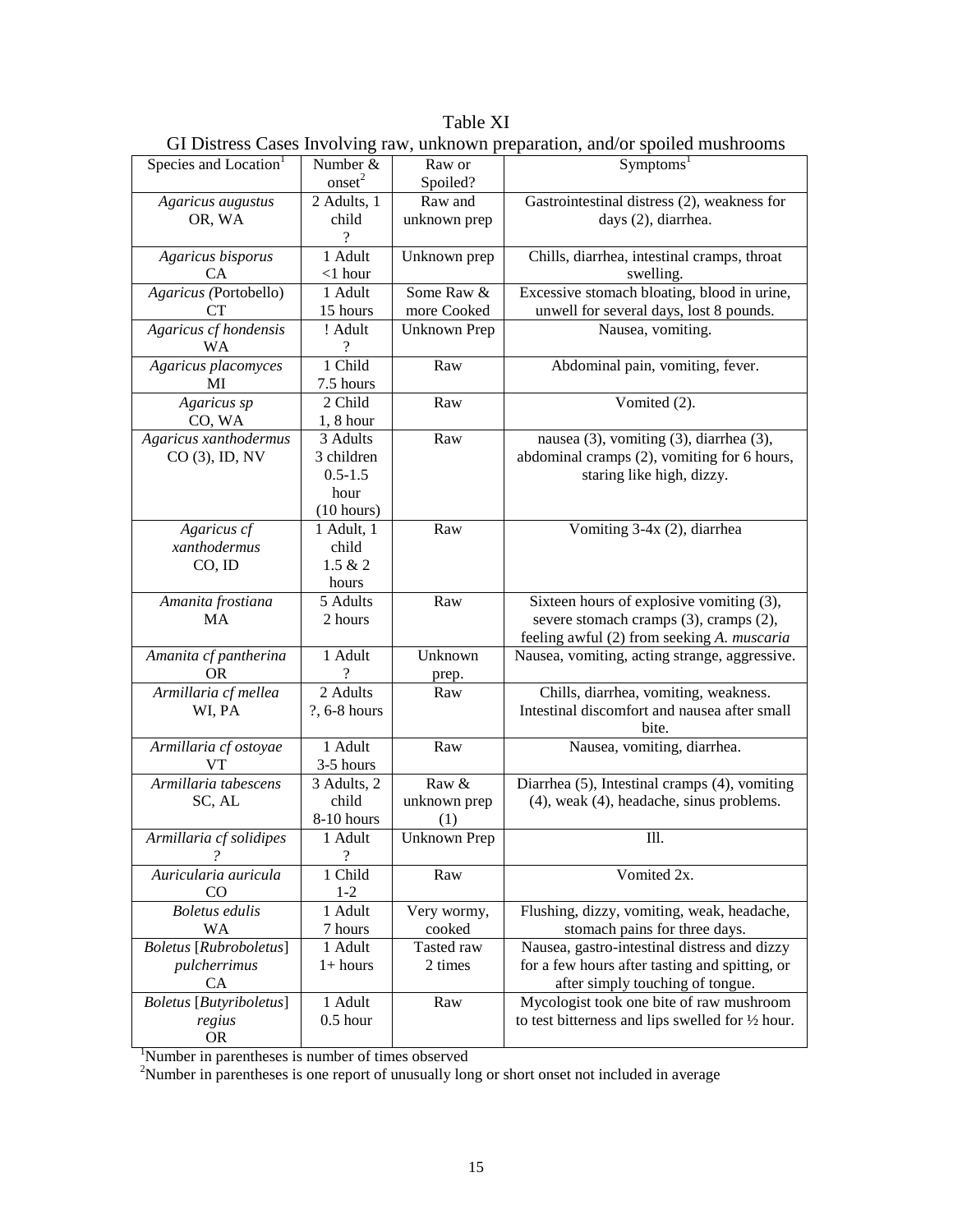## Table XI (Continued)

## GI Distress Cases Involving raw, unknown preparation, and/or spoiled mushrooms

| <b>Boletus</b> cf spadiceus<br>CO | 1 Adult<br>5 hours | Lightly cooked | Brief nausea, vomiting, diarrhea.              |
|-----------------------------------|--------------------|----------------|------------------------------------------------|
| Calvatia gigantea                 | 1 Adult            | yellowed from  | Diarrhea, intestinal cramps, nausea,           |
|                                   |                    |                |                                                |
| WI                                | 3 hours            | 24 hours in    | temporary elevated live enzymes.               |
|                                   |                    | warm room,     |                                                |
|                                   |                    | then cooked    |                                                |
| Cantharellus formosus             | 1 Adult            | cooked moldy   | Chills, diarrhea, hallucinations,              |
| <b>OR</b>                         | 1 hour             | mushrooms      | disorientation, dizzy, weakness.               |
| Cantharellus sp                   | 1 Adult            | Raw            | Chills, salivation, intestinal cramps,         |
| WA                                | 1 hour             |                | vomiting, headache.                            |
| Chlorophyllum cf                  | 3 Adults           | Unknown prep   | Gastro-intestinal distress, bloody diarrhea,   |
| brunneum CA (2), WA               | $?, 6-16$          | (3)            | diarrhea (2), vomiting (2), intestinal cramps, |
|                                   | hours              |                | sweating, nausea.                              |
| Chlorophyllum                     | 37 Adults          | Raw (45),      | Vomiting 7x (5), vomiting 10-15x (2),          |
|                                   |                    |                |                                                |
| molybdites                        | 11 Children        | Unknown prep   | vomiting for 24 hours from one bite (6),       |
| CA (4), CO (11), FL,              | $0.5-5$ hours      | (3)            | pinkish urine, vomiting (30), diarrhea (17),   |
| HI (12), KY, MI (12),             |                    |                | greenish diarrhea (2), bloody diarrhea (3),    |
| MN (2), NV, NY, PA,               |                    |                | flushing (3), salivation, dizzy, intestinal    |
| TN                                |                    |                | cramps (10), sweating (6), disorientation (2), |
|                                   |                    |                | muscle spasms (4), chills (5), nausea (15),    |
|                                   |                    |                | weakness (5), anxiety. fussy, gassy,           |
|                                   |                    |                | hallucinations, bloody sputum, hypotension     |
|                                   |                    |                | (2), rapid, dry heaves, headache (2), elevated |
|                                   |                    |                |                                                |
|                                   |                    |                | creatinine, elevated bilirubin.                |
| Chlorophyllum sp                  | 1 Adult            | Raw            | Tingling, headache, nausea.                    |
| MI                                | 2 hours            |                |                                                |
| Clitocybe dealbata                | 1 Adult            | Raw            | Racing heart, painful spasms in back of        |
| NY                                | $0.25$ hour        |                | throat, profuse sweating                       |
| Clitocybe sp                      | 1 Adult            | Unknown prep   | Vomiting.                                      |
| WA                                |                    |                |                                                |
| Coprinellus micaceus              | 2 Child, 1         | Raw            | Vomiting 5-6x (2 children). Nausea,            |
| $?$ , OR                          | Adult              |                | vomiting, diarrhea.                            |
|                                   | ?, 8 hours         |                |                                                |
|                                   |                    |                |                                                |
| Coprinopsis                       | 1 Adult            | Raw            | Dizzy, weak, sharply increased heart rate.     |
| atramentaria CO                   | 5 hours            |                |                                                |
| Coprinus comatus                  | 1 Adult            | Unknown prep   | Hypotension, tachycardia, diarrhea, vomiting.  |
| MI                                | 4 hours            |                |                                                |
| Cortinarius sp                    | 1 Adult            | Unknown prep   | Gastrointestinal upset.                        |
| <b>WA</b>                         | $\overline{?}$     |                |                                                |
| Cortinarius cf                    | 1 Adult            | Unknown prep   | Ill, but no details.                           |
| vanduzerensis WA                  | $\gamma$           |                |                                                |
| Entoloma sp                       | 1 Child            | Raw            | Vomiting and diarrhea.                         |
| CO                                | $0.5$ hour         |                |                                                |
| Gomphus (Turbinellus)             | 1 Adult            | Unknown prep   | Twenty hours of vomiting, diarrhea,            |
| floccosus WV                      | "hours"            |                | dizziness.                                     |
| Grifola frondosa                  | 4 Adults           | Unknown prep   | Several hours of flushing and tachycardia (2   |
|                                   |                    |                |                                                |
| NC, MO                            | $?$ , 0 hours      | (3)            | from one case). Chills, dizzy, sweating,       |
|                                   |                    |                | weakness, tingling mouth and numb throat       |
|                                   |                    |                | (2) from second case.                          |

<sup>1</sup>Number in parentheses is number of times observed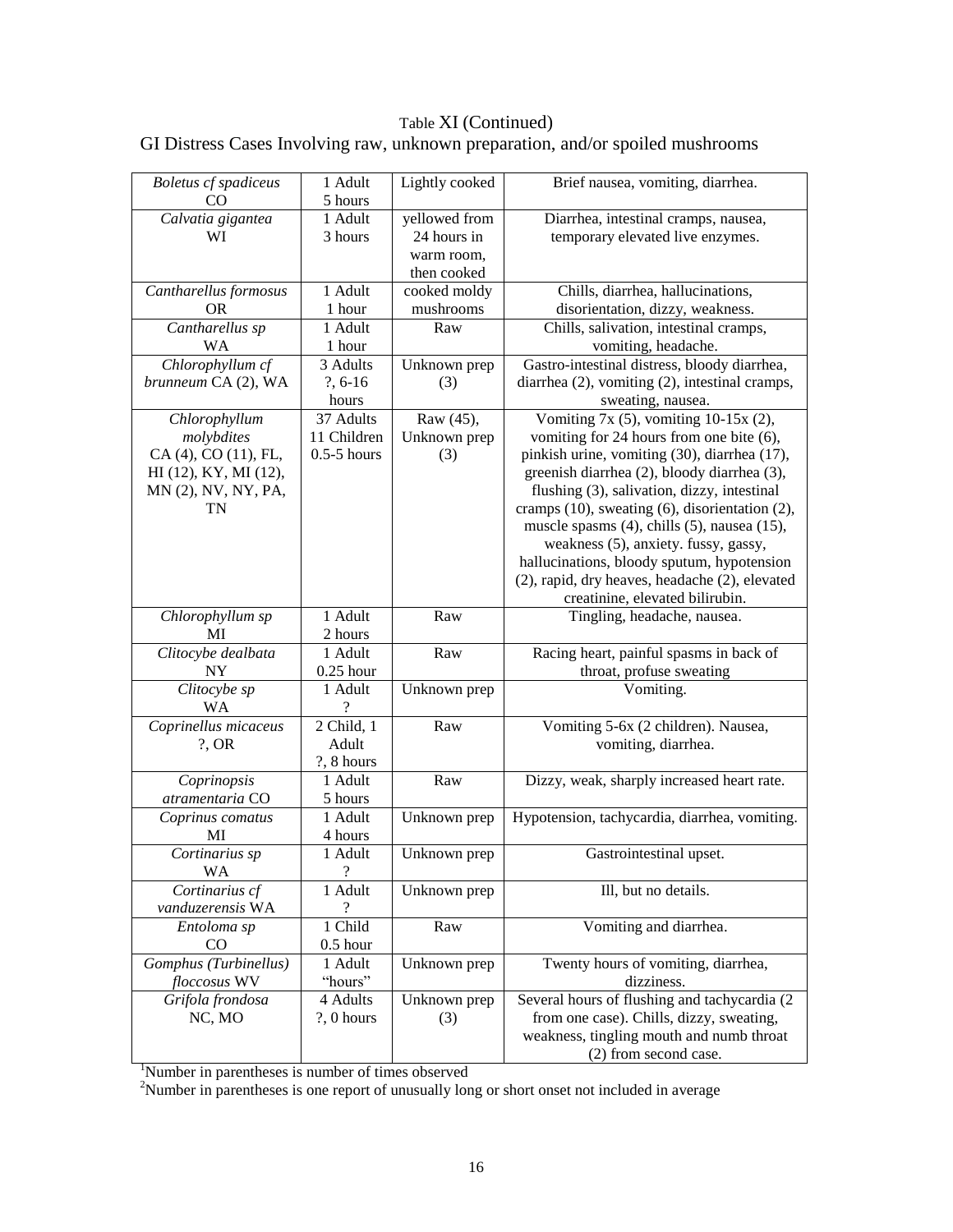# Table XI (Continued)

|                                      |                      |                                | OI DIStress Cases Involving raw, unknown preparation, and/or sponed mushrooms |
|--------------------------------------|----------------------|--------------------------------|-------------------------------------------------------------------------------|
| Gymnopilus cf sapineus<br>GA         | 2 Adults<br>2 hours  | Unknown prep                   | Explosive burning diarrhea (2).                                               |
| Hydnum cf repandum<br>WA             | 1 Adult<br>9         | Kept 1 week in<br>trunk, eaten | Gastrointestinal cramps so severe that victim<br>passed out.                  |
|                                      |                      |                                |                                                                               |
| Hypholoma fasciculare<br><b>WA</b>   | 1 Child<br>5 hours   | Raw                            | Diarrhea for 2 days, stool burns skin.                                        |
| Inocybe geophylla                    | 1 Child              | Raw                            | Rash, vomiting.                                                               |
| CА                                   | 14 hours             |                                |                                                                               |
| Laccaria laccata                     | 1 Adult              | Refer 5 days                   | Diarrhea.                                                                     |
|                                      | 6 hours              | after cooking                  |                                                                               |
| Lactarius cf luculentus              | 1 Adult              | Unknown prep                   | Vomiting.                                                                     |
| <b>WA</b>                            | $\gamma$             |                                |                                                                               |
| Laetiporus gilbertsonii<br><b>CA</b> | 2 Adults<br>$\gamma$ | Lightly cooked                 | Vomiting (2), spitting up blood (2).                                          |
| Laetiporus sulphureus                | 1 Adult              | Unknown prep                   | Chills, hallucinations, dizzy, intestinal                                     |
| FL                                   | 1 hour               |                                | cramps, disoriented, muscle spasms, drowsy,<br>nausea, weakness.              |
| Leccinum cf                          | 1 Adult              | Lightly cooked                 | Very severe diarrhea, intestinal cramps,                                      |
| aurantiacum NH                       | 6 hours              |                                | sweating, vomiting, nausea, weakness.                                         |
| Leccinum cf alaskanum                | 1 Adult              | Raw                            | Diarrhea, salivation, intestinal cramps,                                      |
| AK                                   | 6-10 hours           |                                | nausea, vomiting, drowsy, weakness.                                           |
| Leccinum cf insigne                  | 6 Adults             | Raw                            | Diarrhea for 24 hours, diarrhea for 6 hours                                   |
| CO(4)                                | $1-3$ hour           |                                | $(3)$ , vomiting, nausea $(2)$ . for 5-6 hours,                               |
|                                      |                      |                                | headache, abdominal pain.                                                     |
| Leccinum cf insigne +                | 1 Child              | Raw                            | Vomited 4x.                                                                   |
| Suillus brevipes CO                  | $0.5$ hour           |                                |                                                                               |
| Leccinum sp                          | 3 Adults             | Lightly cooked                 | Nausea, vomiting 3x, watery diarrhea. Mild                                    |
| CO, WA                               | $0.5$ , ? hour       | and raw - dried                | intestinal distress (2).                                                      |
| Lentinula edodes                     | 20 Adults            | Lightly cooked                 | Nausea (3), chills (3), flushing (3),                                         |
| AL, CA (3), FL, GA                   | 0.2, 0.5             | (5)                            | unspecified rash (4), stinging ears and face,                                 |
| (2), IN, LA, NY, OH                  | hour, $10$           | raw $(13)$                     | diarrhea (5), intestinal cramps (3), sweating,                                |
| $(2)$ , OR $(2)$ , SC, TX,           | hours, 24-           | Unknown (2)                    | muscle spasms $(2)$ , drowsy $(2)$ , weakness $(3)$ ,                         |
| VA, WA, ?(2)                         | 84 hours             |                                | vomiting, diarrhea, headache, vomiting and                                    |
|                                      |                      |                                | diarrhea from one bite raw. Flagellate                                        |
|                                      |                      |                                | dermatitis (14), odd stomach cramps,                                          |
|                                      |                      |                                | tightness in chest twice after Chinese                                        |
|                                      |                      |                                | restaurant meals, diarrhea, intestinal                                        |
|                                      |                      |                                |                                                                               |
|                                      |                      |                                | cramping. Note: dermatitis lasting up to 7                                    |
|                                      |                      |                                | days (at least 3).                                                            |
| Lentinula edodes                     | 1 Adult              | Contaminated                   | Flushing, salivation, dizzy, sweating,                                        |
| MT                                   | 2 hours              | with listeria?                 | disoriented, muscle spasms, nausea,                                           |
|                                      |                      |                                | weakness, painful tingling fingers.                                           |
| Lepiota cristata<br><b>PA</b>        | 1 Adult<br>2.5 hours | Prep unknown                   | "Gastrointestinal distress."                                                  |
| Purchased Leucangium                 | 4 Adults             | Raw                            | All four suffered Chills, fever, diarrhea,                                    |
| carthusianum                         | $0.25$ hour          | infused in soup                | intestinal cramps, nausea, intense burning of                                 |
| PA                                   |                      |                                | GI tract, 3 days vomiting and diarrhea.                                       |
|                                      |                      |                                | Contamination suspected.                                                      |
|                                      |                      |                                |                                                                               |

GI Distress Cases Involving raw, unknown preparation, and/or spoiled mushrooms

<sup>1</sup>Number in parentheses is number of times observed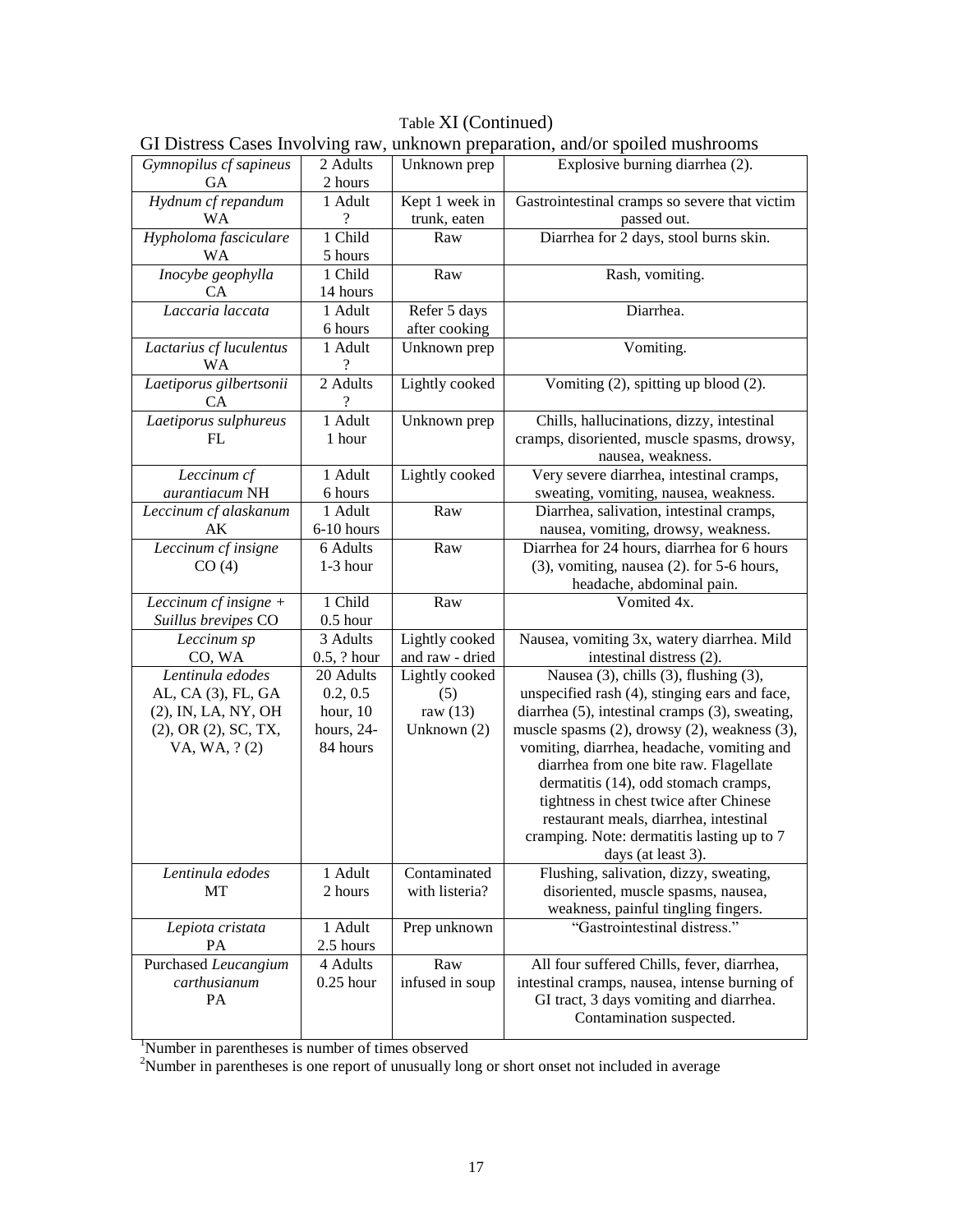#### Table XI (continued) GI Distress Cases Involving raw, unknown preparation, and/or spoiled mushrooms

|                                |               |                 | of Districts Cases Inverving run, unknown preparation, and or sponce musinoonis |
|--------------------------------|---------------|-----------------|---------------------------------------------------------------------------------|
| Leucoagaricus<br>americanus OH | 1 Adult       | Raw             | Chills, hallucinations, disorientation.                                         |
|                                | 4 hours       |                 |                                                                                 |
| Leucoagaricus                  | Child         | Raw             | Vomiting.                                                                       |
| leucothites                    | 3 hours       |                 |                                                                                 |
| ID                             |               |                 |                                                                                 |
| Lycoperdon candidum            | Child         | Raw             | Nausea, vomiting.                                                               |
| MI                             | ?             |                 |                                                                                 |
| Megacollybia                   | Adult         | Raw             | Vomiting and diarrhea for 6 hours.                                              |
| platyphylla VT                 | $0.5$ hour    |                 |                                                                                 |
| Morchella sp                   | 11 Adults     | Raw (6),        | Feeling unwell, nausea (6), vomiting (9),                                       |
| ID $(2)$ , MI, MN, MT $(6)$    | $?$ , 0.5-3   | unknown prep    | diarrhea (4), swollen nasal passages, bloated                                   |
|                                | hour          | $(3)$ , lightly | feeling, chills (2), burning throat, elevated                                   |
|                                |               | $\cosh(1)$      | BUN, intestinal cramps, disoriented, drowsy,                                    |
|                                |               |                 | sweating.                                                                       |
| Morchella sp (almost           | 2 Adults      | Lightly cook,   | felt ill (2), vertigo next day, hospitalized with                               |
| raw, old)                      | 1-2 hours     | refer 5 days    | low blood pressure, low heart rate, 2 days                                      |
| CA                             |               |                 | later fluid and blood clots in lungs.                                           |
| Morchella (elata clade)        | 6 Adults, 1   | Raw (1 case     | Vomiting (6), diarrhea (5), watery diarrhea,                                    |
| MT, ID (2), WA                 | child         | unknown prep)   | severe gastrointestinal distress.                                               |
|                                | $0.5-2$ hours |                 |                                                                                 |
| Morchella (esculenta           | 4 Adults      | Raw &           | Nausea, vomiting (3), diarrhea, hypotension,                                    |
| clade) MI, OH, PA              | $0.3 - 1.5$   | unknown $(2)$   | hypothermia, drowsy for 2 days (3), vertigo                                     |
|                                | hour          |                 | (2), burning rash, flushing, dizzy.                                             |
| Omphalotus illudens            | 1 Adult       | Unknown prep    | Vomiting, intestinal cramps, diarrhea.                                          |
| PA                             | ?             |                 |                                                                                 |
| Pholiota                       | 1 Adult       | Raw?            | Vomiting after mistaking for a hallucinogen.                                    |
| WA                             | 8-10 hours    |                 |                                                                                 |
| Pleurotus ostreatus            | 2 Adults      | Raw             | Vomiting (2), nausea, tingling in mouth.                                        |
| WA, ?                          | Fast, 2 hour  |                 |                                                                                 |
| Psathyrella gracilis           | 1 Child       | Raw             | Salivation, hallucinations                                                      |
| (suspected) MI                 | 1-2 hours     |                 |                                                                                 |
| Russula sp (red)               | 2 Adults      | Raw &           | Severe vomiting (2), diarrhea (2), intestinal                                   |
| CO(2)                          | 4-8 hours     | Unknown prep    | cramps $(2)$ .                                                                  |
| Sparassis crispa               | 1 Adult       | Prep unknown    | Vomiting.                                                                       |
| <b>OR</b>                      |               |                 |                                                                                 |
| Scleroderma cepa               | 1 Adult       | Unknown prep    | Vomited 8x, nausea, intestinal cramps.                                          |
| <b>CA</b>                      | $0.5$ hour    |                 |                                                                                 |
| Scleroderma cf citrina         | 1 Child       | Raw             | Vomiting.                                                                       |
| <b>OR</b>                      | 1 hour        |                 |                                                                                 |
| Scleroderma sp                 | 1 Adult       | $\gamma$        | Vomiting, diarrhea, salivation, chills, dizzy,                                  |
| TX                             | 1-2 minutes   |                 | sweating, disoriented, headache, low blood                                      |
|                                |               |                 | pressure, low heart rate, dry mouth, fainting,                                  |
|                                |               |                 | difficulty breathing.                                                           |
| Sparassis radicata             | 1 Adult       | Unknown prep    | Severe vomiting.                                                                |
| WA                             |               |                 |                                                                                 |
| Stropharia                     | 1 Adult       | Unknown prep    | Hallucinations.                                                                 |
| rugosoannulata MN              | 1 hour        |                 |                                                                                 |
| Suillus americanus             | 1 Adult       | Cleaned and     | Chills, diarrhea, intestinal cramps, vomiting,                                  |
| IA                             | 4 hours       | refrigerated 3  | nausea, weakness.                                                               |
|                                |               | days, cooked    |                                                                                 |
|                                |               |                 |                                                                                 |

<sup>1</sup>Number in parentheses is number of times observed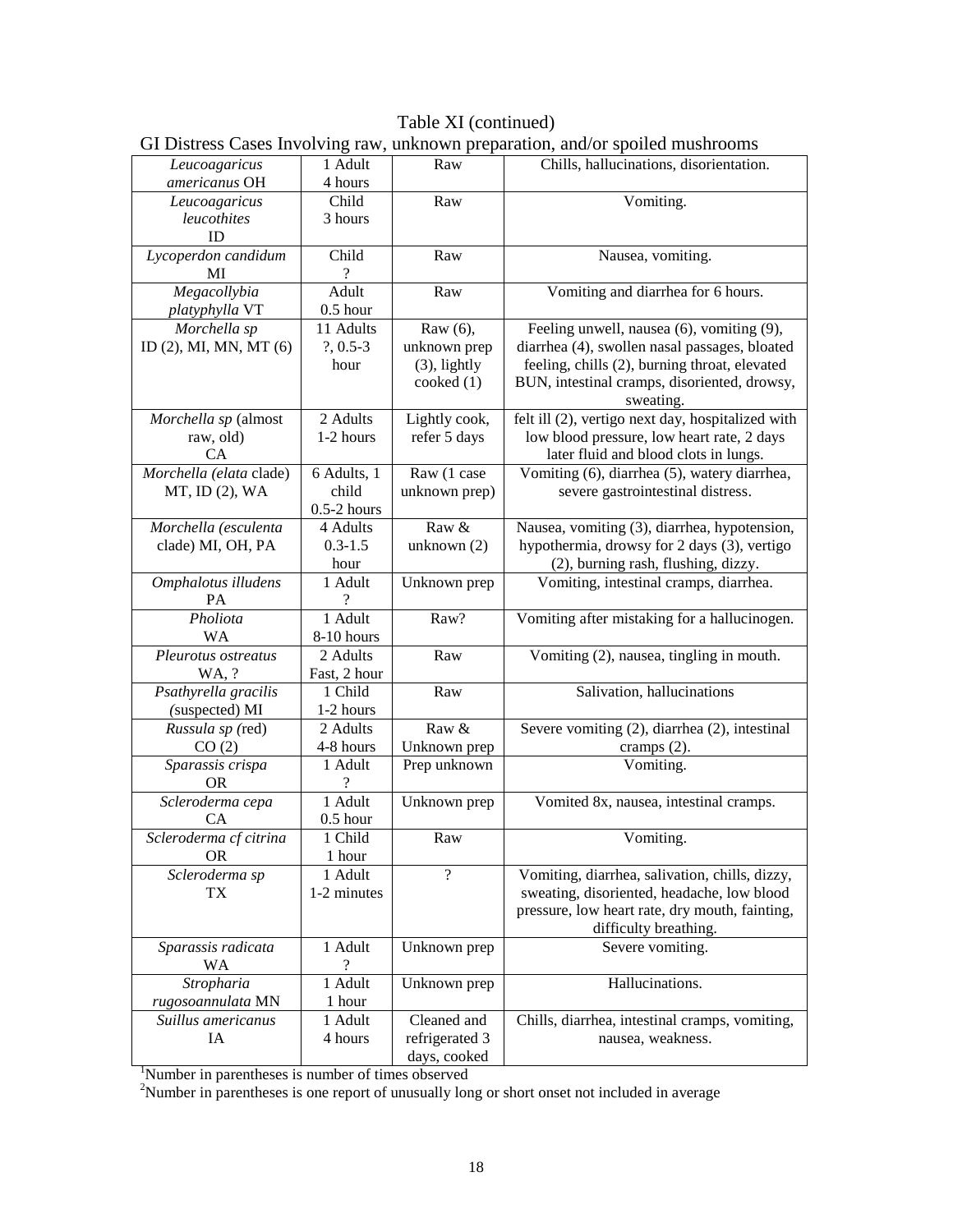| OI DISHUSS CASUS IIIVOIVING TAW, UNKNOWN PIUPALAHUN, ANG/OI SPONUG INGSINOONIS |               |                |                                              |  |
|--------------------------------------------------------------------------------|---------------|----------------|----------------------------------------------|--|
| Suillus cavipes                                                                | 2 Adults      | Frozen         | Mouth "on fire" for 0.5 hour                 |  |
| Ш                                                                              | $0.1$ hour    | mushrooms.     |                                              |  |
|                                                                                |               | pickle, cooked |                                              |  |
| Suillus granulatus                                                             | 1 Adult       | Very buggy &   | Diarrhea and weakness.                       |  |
| CT.                                                                            | $0.75$ hour   | old, cooked    |                                              |  |
| Suillus sp                                                                     | 1 Adult       | Frozen raw.    | Vomiting, diarrhea, low blood pressure.      |  |
| WA.                                                                            |               | then cooked    |                                              |  |
| Tricholoma myomyces                                                            | 1 Adult       | Raw            | Major diarrhea.                              |  |
| ON                                                                             | 4 hours       |                |                                              |  |
| Verpa bohemica                                                                 | 3 Adults      | barely cooked, | Immediate flushed feeling (2), vomiting (2), |  |
| ID. MI                                                                         | $0.1$ hour, 1 | raw            | vomiting for 16 hours.                       |  |
|                                                                                | hour          |                |                                              |  |
| Volvariella esculenta                                                          | 1 Adult       | ?              | Abdominal pain, nausea, vomiting, diarrhea,  |  |
| МI                                                                             |               |                | respiratory depression.                      |  |

#### Table XI (continued) GI Distress Cases Involving raw, unknown preparation, and/or spoiled mushrooms

<sup>1</sup>Number in parentheses is number of times observed

 $2$ Number in parentheses is one report of unusually long or short onset not included in average

| Species and Location <sup>1</sup> | Animal $&$ onset <sup>2</sup> | Symptoms <sup>1</sup>                                      |  |
|-----------------------------------|-------------------------------|------------------------------------------------------------|--|
| Agaricus cf meleagris             | 1 Dog                         | Vomiting and diarrhea, ALT 387.                            |  |
| ID                                |                               |                                                            |  |
| Agaricus cf placomyces            | 1 Dog                         | "Severely afflicted."                                      |  |
| <b>MD</b>                         | 9                             |                                                            |  |
| Agaricus sp                       | 1 Dog                         | Shaking, vomited grass and mushroom bits                   |  |
| CO                                |                               |                                                            |  |
| Agaricus xanthodermus             | 1 Dog                         | Vomited 4-5 times.                                         |  |
| suspected NV                      | 2 hour                        |                                                            |  |
| Agrocybe sp                       | 2 Dogs                        | Vomiting, "not doing well."                                |  |
| MD(2)                             |                               |                                                            |  |
| Amanita aprica                    | 2 Dogs                        | Excessive drooling, vomited 2x, muscle spasms, poor        |  |
| WA(2)                             | ?, 2 hours                    | hindquarter control. "Typical ibotenic acid/muscimol       |  |
|                                   |                               | symptoms."                                                 |  |
| Amanita bisporigera               | 4 Dogs                        | Case 1 No details. Case 2 vomiting, lethargy, severe liver |  |
| VT, NY(3)                         | ?, about 12                   | abnormalities, low blood sugar, low blood pressure, slow   |  |
|                                   |                               | coagulation, recovered day 10. Case 3 two dogs died.       |  |
| Amanita cf bisporigera            | 3 Dogs                        | Vomiting (2), lethargy (2), diarrhea, chills, salivation,  |  |
| MI, MN, MT                        | $>2.5$ hour, $?$ , 32         | bleeding from mouth, motionless, liver failure (2), death  |  |
|                                   | hours                         | about 24 hours (1), death about 48 hours (1), unknown      |  |
|                                   |                               | outcome $(1)$ .                                            |  |
| Amanita cf cokeri                 | 1 Dog                         | Diarrhea, vomiting, drowsy, death on day 3.                |  |
| NC                                | ?                             |                                                            |  |
| Amanita cf cothurnata             | 1 Dog                         | Drooling, ataxic, unequal pupil size, disoriented.         |  |
| <b>OH</b>                         | 9                             |                                                            |  |
| Amanita farinosa                  | 1 Dog                         | Diarrhea, vomiting, salivation, nausea from 1/2 mushroom.  |  |
| MI                                | 1 hour                        |                                                            |  |
| Amanita gemmata                   | Dog                           | Classical ibotenic acid/muscimol symptoms, then passed     |  |
| WA, MA                            | ?, 14-15 hours                | out. Lethargic next day. Salivation, vomiting, drowsiness, |  |
|                                   |                               | weakness.                                                  |  |

Table XII Poisonings of Animals

<sup>1</sup>Number in parentheses is number of times observed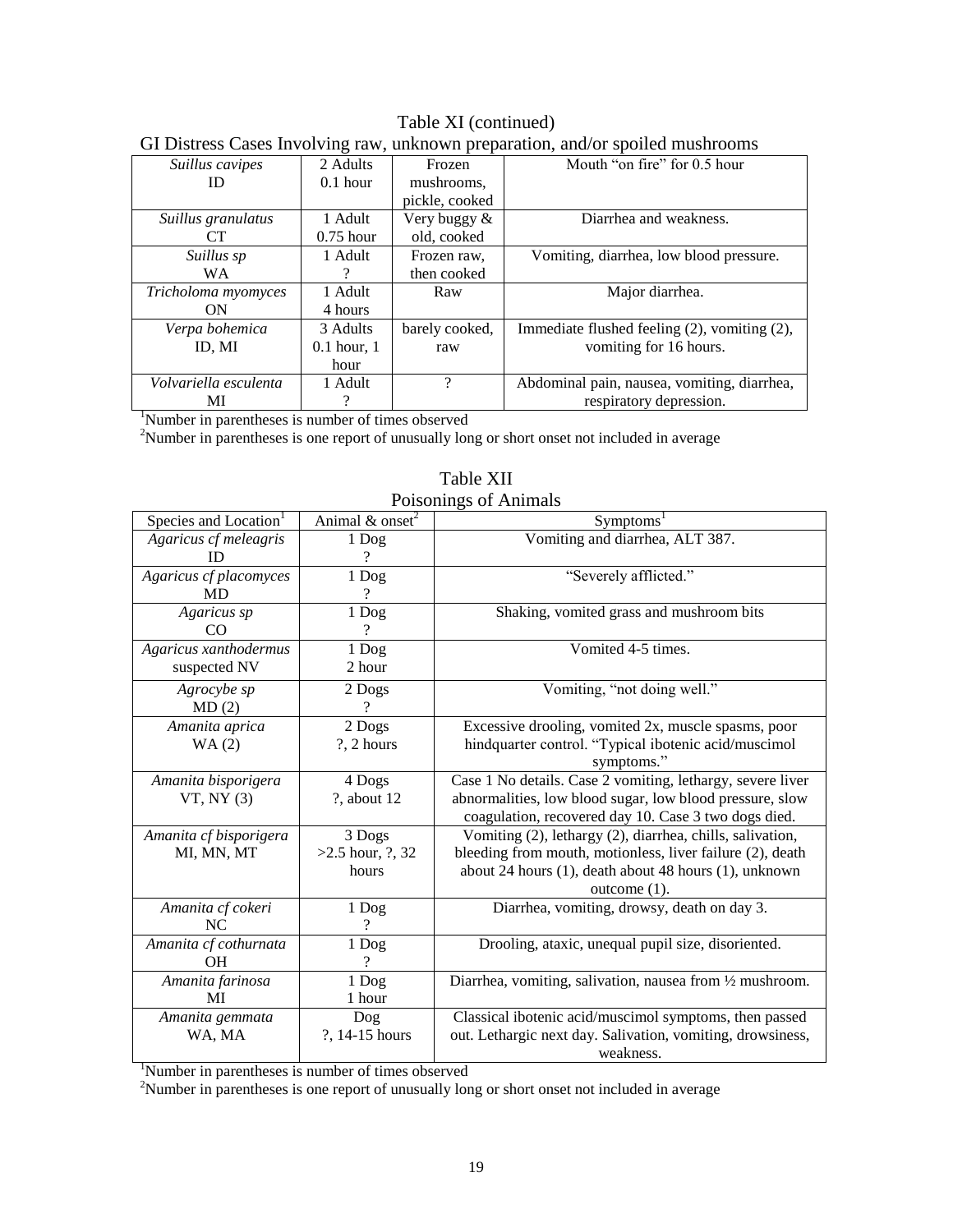|                              |                     | radic Art (continued). I orsonings of Aminiais                         |  |
|------------------------------|---------------------|------------------------------------------------------------------------|--|
| Amanita muscaria or          | 4 Dogs              | Tremors (2), weak hind legs, constricted pupils, salivating,           |  |
| pantherina? CO (4)           | ?, ?, 2-3hours      | ataxia, collapsed, lethargic, vomiting, vomited lots of                |  |
|                              |                     | mushrooms, "out of it" for 17 hours, coma, death (1).                  |  |
| Amanita muscaria             | $10+$ Dogs          | Diarrhea (4), watery diarrhea, salivation (6), disoriented (5),        |  |
|                              | $1-4.5$ hours       | muscle spasms (4), vomiting (4), drowsy (2), tachycardia               |  |
| CT, DC, NJ, NL, NY,          |                     |                                                                        |  |
| OH, PA, WA (2)               |                     | (2), weak, seizure, in coma for several hours. One case                |  |
|                              |                     | coma and death where treatment unfortunately included two              |  |
|                              |                     | doses of atropine. Second case of death with just supportive           |  |
|                              |                     | treatment.                                                             |  |
| Amanita muscaria +           | Horse               | Video posted of horse "under the influence"                            |  |
| Panaeolus (?) WA             |                     |                                                                        |  |
| Amanita ocreata              | 3 Dogs              | Diarrhea (3), disoriented (2), nausea, weak, muscle spasm,             |  |
| $?$ , CA $(2)$               | ?, 7.5 hours        | liver failure, death (2) within 35 hours.                              |  |
| Amanita ocreata              | 1 Cat               | Diarrhea, salivation, intestinal cramping, disorientation,             |  |
|                              |                     |                                                                        |  |
| CA                           | 12-16 hours         | vomiting, weakness, death.                                             |  |
| Amanita ocreata or A.        | 13 Dogs             | Violently ill (2), vomiting (7), salivation (6), nausea (5),           |  |
| phalloides suspected         | ?, 6 hours, 10-12   | drowsy, weak (2), diarrhea, fever, disoriented, grand mal              |  |
| CA(9)                        | hours               | seizure, bleeding, ALT and PT not measurable, acute liver              |  |
|                              |                     | failure $(3)$ , kidney failure $(1)$ , extensive intestinal tract      |  |
|                              |                     | lesions $(1)$ , death $(8)$ , death from bleeding out $(2)$ , survived |  |
|                              |                     | $(2)$ , unknown outcome $(1)$ .                                        |  |
| Amanita pantherina           | 12 Dogs             | Almost stopped breathing (2), tremors (5), seizure (2),                |  |
| WA (9), OR, PA               | $0.25-3, ?$         | heavy salivation (4), mild hypothermia (2), vomiting (5),              |  |
|                              |                     | diarrhea (4), lethargic (2), shivering, slow response to               |  |
|                              |                     | stimuli (2), weak in hind legs, obtunded, bradycardic. Death           |  |
|                              |                     |                                                                        |  |
|                              |                     | in one old, weak dog.                                                  |  |
| Amanita pantherina           | 1 Dog               | Diarrhea, salivation, cramps, disorientation, vomiting,                |  |
| and other species            | ?                   | drowsy. Vomited 2-3 cups of mushroom material of several               |  |
| WI                           |                     | species. Death after 7-8 hours.                                        |  |
|                              |                     |                                                                        |  |
| Amanita phalloides           | 16 Dogs             | Chills, fever (3), repeated vomiting (9), diarrhea, salivation,        |  |
| ?, CA (14), OR, MA           | 5.5 hours, 6-10     | disoriented, muscle spasms (2), lethargic (4), vomiting,               |  |
|                              |                     |                                                                        |  |
|                              | hours, 12 hours, ?, | bleeding from nose and mouth, blood in urine, GI tract,                |  |
|                              | 24 hours            | lungs, liver damage (13), blood not clotting, sepsis,                  |  |
|                              |                     | unresponsive, death (9), death after 2 days (1), death after 3         |  |
|                              |                     | days (3). One dog survived when owner forced prompt                    |  |
|                              |                     | vomiting. One dog survived bloody diarrhea and very                    |  |
|                              |                     | elevated liver enzymes after gall bladder aspiration. A                |  |
|                              |                     | different dog did not survive gall bladder aspiration.                 |  |
| Amanita phalloides           | Horse               | Died after consuming one mushroom, no details                          |  |
| CТ                           | ?                   |                                                                        |  |
| Amanita sp (white)           | Dog                 | High platelets, abnormal white cells, normal LFTs.                     |  |
| NC                           | ?                   |                                                                        |  |
|                              |                     |                                                                        |  |
| Amanita sp suspected         | 3 Dogs<br>?         | Vomiting, loss muscle and bowl control, internal bleeding,             |  |
| MN, NY, VI                   |                     | bloody stool, very elevated LFTs, brain swelling, seizures,            |  |
|                              |                     | death in 9 hours. NY case - no details except death. MN                |  |
|                              |                     | $case - death.$                                                        |  |
| Armillaria cf mellea         | 1 Dog               | Vomiting, weakness, "out of it."                                       |  |
| MD                           |                     |                                                                        |  |
| Astraeus hygrometricus<br>CA | 1 Dog<br>?          | Diarrhea.                                                              |  |

Table XII (continued): Poisonings of Animals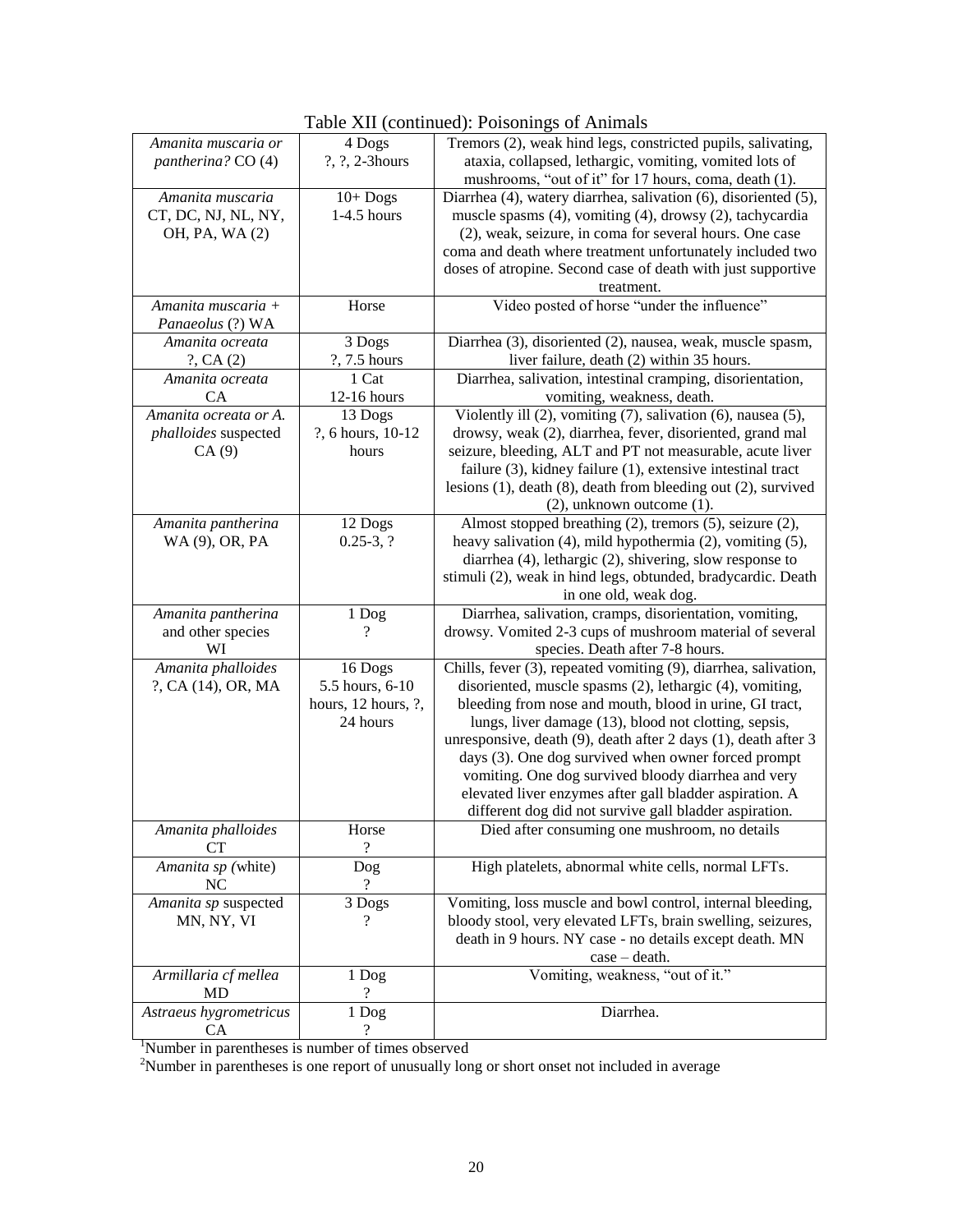| <b>Boletinellus</b>    | Dog              | Not eating, lethargic, vomiting.                                                                                      |  |
|------------------------|------------------|-----------------------------------------------------------------------------------------------------------------------|--|
| merulioides            | ?                |                                                                                                                       |  |
| ĪА                     |                  |                                                                                                                       |  |
| Calvatia cyathiformis  | Dog              | Bit into mature puffball releasing spore cloud and losing                                                             |  |
| <b>OR</b>              | Immediate        | breath, then alternating lethargic with apparent tripping.                                                            |  |
| Calvatia cyathiformis  | Horse            | Horse high then lame, mushroom observed in water pail                                                                 |  |
| NC                     | ?                | may or may not have been cause.                                                                                       |  |
| Calvatia sp            | 1 Dog            | Vomiting.                                                                                                             |  |
| PA                     | 9                |                                                                                                                       |  |
| Chlorophyllum          | 6 Dogs           | Diarrhea (5), apparent cramps (2), weak (2), drooling,                                                                |  |
| molybdites CA, CO, IL, | ?, 0.5-2.5 hour  | vomiting (2), malaise (2), apatite loss, head drooping,                                                               |  |
| PA, TN, TX             |                  | disoriented, seizure.                                                                                                 |  |
| Chlorophyllum          | Horse            | Inflamed, ruptured stomach, death (horses cannot throw                                                                |  |
| molybdites             | ?                | up). Note in KS, cows known to eat this without adverse                                                               |  |
| ΚS                     |                  | effects but puppies have died.                                                                                        |  |
| Chlorophyllum olivieri | 1 Dog            | Vomited.                                                                                                              |  |
| <b>WA</b>              | $\gamma$         |                                                                                                                       |  |
| Clathrus columnatus    | 1 Dog            | Died.                                                                                                                 |  |
| <b>CA</b>              | ?                |                                                                                                                       |  |
| Clitocybe sp           | 7 Dogs           | Hyper salivation (5), panting, restless, dizzy, cramping,                                                             |  |
| BC, CA (2), CO, MD,    | 6-12 hours, ?    | disoriented $(2)$ , muscle spasms, vomiting $(3)$ , horrible                                                          |  |
| NC, PA                 |                  | diarrhea (4), unable to stand, sweating, shaking. One case                                                            |  |
|                        |                  | bloody diarrhea, vomiting, bradycardia.                                                                               |  |
| Conocybe albipes & C.  | 1 Dog            | Vomiting and diarrhea with some blood in feces.                                                                       |  |
| apala WA               | ?                |                                                                                                                       |  |
| Conocybe cf apala      | 1 Dog            | Liver failure.                                                                                                        |  |
| СA                     | $\gamma$         |                                                                                                                       |  |
| Conocybe sp?           | 2 Dogs           | Dead (2), elevated LFTs. Cause unclear. Conocybe and                                                                  |  |
| Lumpy puffball? OR     | ?                | lumpy puffball found in yard later.                                                                                   |  |
| Coprinopsis            | 1 Dog            | Tremors.                                                                                                              |  |
| atramentaria WA        | ?                |                                                                                                                       |  |
| Coprinopsis sp         | 1 Cat            | Cat repeatedly digs up and consumes mushrooms growing                                                                 |  |
| WA                     | 9                | at site of old poplar tree - goes crazy, then vomits.                                                                 |  |
| Entoloma sp            | 1 Dog            | Fever, diarrhea, hallucinations, salivation, vomiting,                                                                |  |
| NС                     | 12 hours         | disoriented.                                                                                                          |  |
| Galerina? in lawn      | Cat and dog      | Vomiting, weakness.                                                                                                   |  |
| WA (1 case)            | $3-4$            |                                                                                                                       |  |
| Galerina sp            | 1 Dog            | Diarrhea, vomiting, severe liver necrosis, death. Positive                                                            |  |
| NY                     | $\boldsymbol{?}$ | amatoxin test.                                                                                                        |  |
| Galerina marginata     | 1 Dog            | Diarrhea, salivation, vomiting, extreme thirst, urination,                                                            |  |
| CT                     | $\overline{?}$   | altered liver and kidney function same dog, two occasions.                                                            |  |
| Galerina cf marginata  | 2 Dogs           | Hyper salivating and vomiting, bloody vomit, bloody                                                                   |  |
| CA, CO                 | $?$ , >1 hour    | stools, death. Second dog vomiting.                                                                                   |  |
| Gymnopilus sp          | 1 Dog            | Puppy at vet in critical care after consuming large orange                                                            |  |
| СA                     | ?                |                                                                                                                       |  |
| Gyromitra esculenta    | 1 Dog            | Gymnopilus.<br>Diarrhea, vomiting, BUN 84.2, Creatinine 5.8, fever (102.4                                             |  |
| MI                     | 12 hours         |                                                                                                                       |  |
|                        |                  | F), tense, painful abdomen, scleral hemorrhage, hyphemia,<br>dark mucous membranes, very dark blood, unable to stand, |  |
|                        |                  | euthanized on day 4 (from cooked mushrooms that made                                                                  |  |
|                        |                  | whole family ill).                                                                                                    |  |
| Helvella cf vespertina | 1 Dog            | Diarrhea, salivation, projectile vomiting, weakness.                                                                  |  |
| MD                     | ?                |                                                                                                                       |  |

| Table XII (continued): Poisonings of Animals |
|----------------------------------------------|
|----------------------------------------------|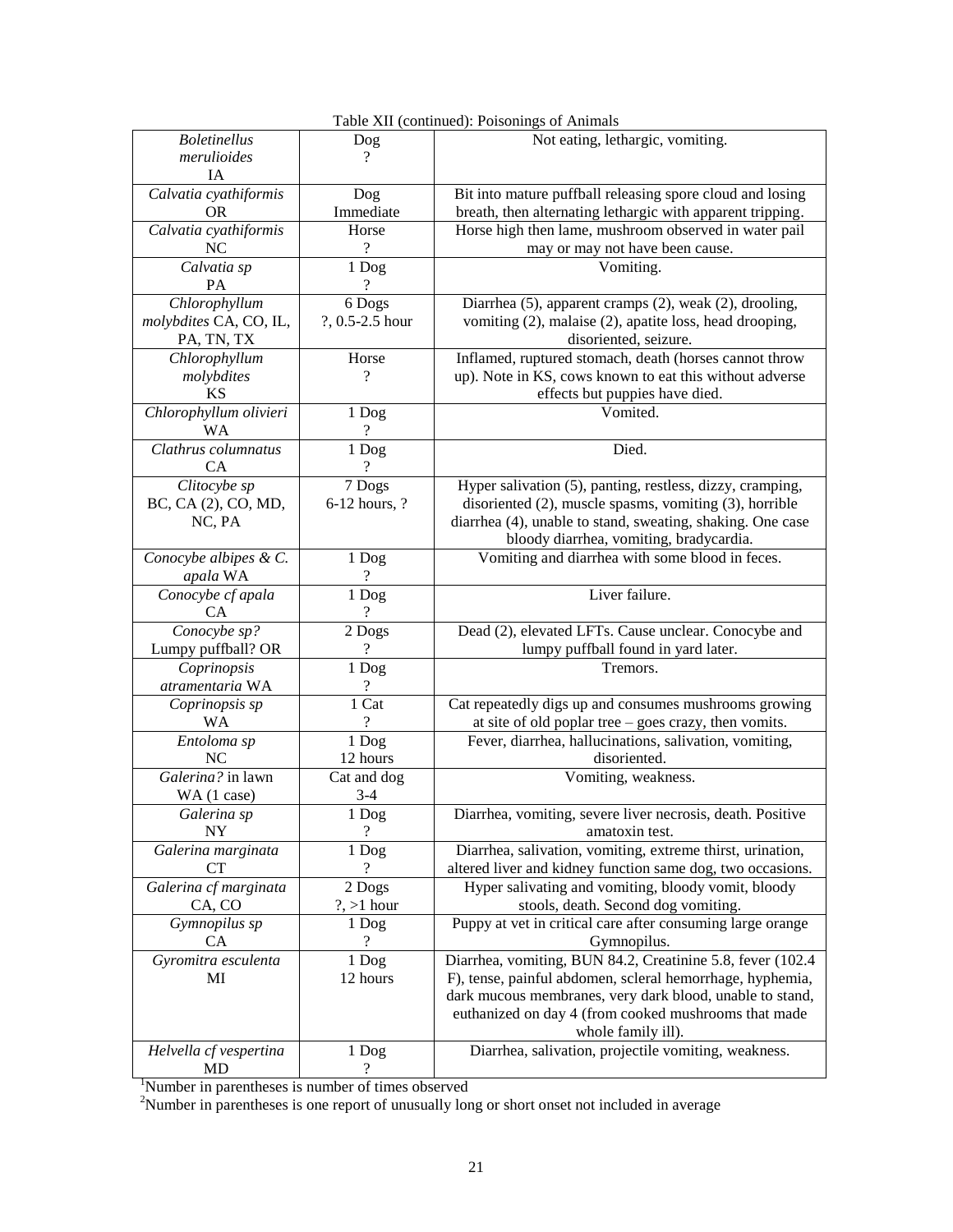| Hypholoma fasciculare<br>Seizures.<br>1 Dog<br>9<br><b>WA</b><br>Inocybe fastigiata<br>1 Dog<br>Diarrhea, salivation, intestinal cramps, vomiting, weakness.<br>Death at 5 hours after consuming several specimens.<br>NC<br>1 hour<br>Diarrhea, salivation, cramps, vomiting, disoriented, weak,<br>Inocybe geophylla var.<br>Dog<br>lilacina ME<br>lacrimation.<br>2 Hours<br>Vomiting and salivating heavily.<br>Inocybe cf lilacina<br>Dog<br>WA<br>9<br>Inocybe mixtilis<br>2 Dogs<br>Case 1 - found dead. Case 2 - violent vomiting (same dog<br>BC, WA<br>?, 2 hours<br>two occasions one week apart).<br>Dog one died on day 1, dog two died after 1 week. At least<br>Inocybe mixtilis and<br>2 Dogs<br>one had liver damage.<br>I. albodisca WA<br>Vomiting.<br><i>Inocybe</i> (red blushing)<br>1 Dog<br>WA<br>Inocybe sp<br>12 Dogs<br>Death (2), no details (2); vomiting (9), diarrhea (6), hyper<br>AB, BC, CA, IL, MD,<br>?, ?, ?, 0.1-4 hours<br>salivation (5), tremors, seizure, mild elevated ALT, weak<br>collapsed, severe bradycardia, watery eyes (2), coma,<br>MN, MT, NH, NY (2),<br>pancreatitis. Critically ill with muscarinic symptoms (2) and<br>OR, WA (2)<br>recovered with atropine treatment.<br>Lethargic, not eating or drinking, vomited, urinated in bed,<br>Lactarius cf deliciosus<br>Dog<br>extreme elevated LFTs. White mushroom reported but<br>?<br>photos of Lactarius.<br>Lethargic, no appetite. "Ill at vet."<br>2 Dogs<br>Leratiomyces ceres<br>CA, WA<br>?<br>1 Cat<br>Lethargic, vomited, unable to eat, drink or stand.<br>Lepista sordida<br>?<br>AL<br>Lepista sordida or L.<br>Diarrhea for three weeks.<br>1 Dog<br>tarda IA<br>?<br>Vomiting.<br>Leucoagaricus<br>Dog<br>leucothites?<br>Leucoagaricus<br>1 Dog<br>Vomiting.<br>rubrotinctus PA<br>?<br>Severe seizures.<br>1 Dog<br>Lepiota sp<br>9<br>IL<br>Fever, salivation, dizzy, intestinal cramps, disoriented,<br>Lepiota cf subincarnata<br>2 Dogs<br>AR<br>$\overline{\mathcal{L}}$<br>vomiting, drowsy, nausea, weakness, blood not clotting,<br>liver failure, death (2 with all above symptoms).<br>Death from massive liver damage $(2)$ .<br>Lepiota subincarnata<br>2 Dogs<br>$\overline{?}$<br>OR, BC<br>Lethargic for a day or so.<br>Leucoagaricus<br>1 Dog<br>leucothites OR<br>$\overline{?}$<br>Dog bit into over mature puffball and mass of dark green<br>Lycoperdon perlatum<br>1 Dog<br>"hours"<br>gleba then became very sleepy, lethargic and no appetite.<br>$\mathbf{A}\mathbf{Z}$<br>1 Dog<br>Vomiting and not eating.<br>Lysurus cruciatus<br>$\overline{\mathcal{L}}$<br>Morchella sp<br>Dog died after consuming pile of morels collected by its<br>1 Dog<br>?<br>2<br>owner.<br>Paneolina foenisecii<br>1 Dog<br>Nausea, fatigue.<br>3 hours<br>WI<br>Paxillus involutus<br>Vomiting for 2 hours, unsteady. Vomiting and diarrhea for<br>$2$ Dog |        |                   | $1000$ and $(0.0000)$ . The condition of Tammars |  |
|------------------------------------------------------------------------------------------------------------------------------------------------------------------------------------------------------------------------------------------------------------------------------------------------------------------------------------------------------------------------------------------------------------------------------------------------------------------------------------------------------------------------------------------------------------------------------------------------------------------------------------------------------------------------------------------------------------------------------------------------------------------------------------------------------------------------------------------------------------------------------------------------------------------------------------------------------------------------------------------------------------------------------------------------------------------------------------------------------------------------------------------------------------------------------------------------------------------------------------------------------------------------------------------------------------------------------------------------------------------------------------------------------------------------------------------------------------------------------------------------------------------------------------------------------------------------------------------------------------------------------------------------------------------------------------------------------------------------------------------------------------------------------------------------------------------------------------------------------------------------------------------------------------------------------------------------------------------------------------------------------------------------------------------------------------------------------------------------------------------------------------------------------------------------------------------------------------------------------------------------------------------------------------------------------------------------------------------------------------------------------------------------------------------------------------------------------------------------------------------------------------------------------------------------------------------------------------------------------------------------------------------------------------------------------------------------------------------------------------------------------------------------------------------------------------------------------------------------------------------------------------------------|--------|-------------------|--------------------------------------------------|--|
|                                                                                                                                                                                                                                                                                                                                                                                                                                                                                                                                                                                                                                                                                                                                                                                                                                                                                                                                                                                                                                                                                                                                                                                                                                                                                                                                                                                                                                                                                                                                                                                                                                                                                                                                                                                                                                                                                                                                                                                                                                                                                                                                                                                                                                                                                                                                                                                                                                                                                                                                                                                                                                                                                                                                                                                                                                                                                                |        |                   |                                                  |  |
|                                                                                                                                                                                                                                                                                                                                                                                                                                                                                                                                                                                                                                                                                                                                                                                                                                                                                                                                                                                                                                                                                                                                                                                                                                                                                                                                                                                                                                                                                                                                                                                                                                                                                                                                                                                                                                                                                                                                                                                                                                                                                                                                                                                                                                                                                                                                                                                                                                                                                                                                                                                                                                                                                                                                                                                                                                                                                                |        |                   |                                                  |  |
|                                                                                                                                                                                                                                                                                                                                                                                                                                                                                                                                                                                                                                                                                                                                                                                                                                                                                                                                                                                                                                                                                                                                                                                                                                                                                                                                                                                                                                                                                                                                                                                                                                                                                                                                                                                                                                                                                                                                                                                                                                                                                                                                                                                                                                                                                                                                                                                                                                                                                                                                                                                                                                                                                                                                                                                                                                                                                                |        |                   |                                                  |  |
|                                                                                                                                                                                                                                                                                                                                                                                                                                                                                                                                                                                                                                                                                                                                                                                                                                                                                                                                                                                                                                                                                                                                                                                                                                                                                                                                                                                                                                                                                                                                                                                                                                                                                                                                                                                                                                                                                                                                                                                                                                                                                                                                                                                                                                                                                                                                                                                                                                                                                                                                                                                                                                                                                                                                                                                                                                                                                                |        |                   |                                                  |  |
|                                                                                                                                                                                                                                                                                                                                                                                                                                                                                                                                                                                                                                                                                                                                                                                                                                                                                                                                                                                                                                                                                                                                                                                                                                                                                                                                                                                                                                                                                                                                                                                                                                                                                                                                                                                                                                                                                                                                                                                                                                                                                                                                                                                                                                                                                                                                                                                                                                                                                                                                                                                                                                                                                                                                                                                                                                                                                                |        |                   |                                                  |  |
|                                                                                                                                                                                                                                                                                                                                                                                                                                                                                                                                                                                                                                                                                                                                                                                                                                                                                                                                                                                                                                                                                                                                                                                                                                                                                                                                                                                                                                                                                                                                                                                                                                                                                                                                                                                                                                                                                                                                                                                                                                                                                                                                                                                                                                                                                                                                                                                                                                                                                                                                                                                                                                                                                                                                                                                                                                                                                                |        |                   |                                                  |  |
|                                                                                                                                                                                                                                                                                                                                                                                                                                                                                                                                                                                                                                                                                                                                                                                                                                                                                                                                                                                                                                                                                                                                                                                                                                                                                                                                                                                                                                                                                                                                                                                                                                                                                                                                                                                                                                                                                                                                                                                                                                                                                                                                                                                                                                                                                                                                                                                                                                                                                                                                                                                                                                                                                                                                                                                                                                                                                                |        |                   |                                                  |  |
|                                                                                                                                                                                                                                                                                                                                                                                                                                                                                                                                                                                                                                                                                                                                                                                                                                                                                                                                                                                                                                                                                                                                                                                                                                                                                                                                                                                                                                                                                                                                                                                                                                                                                                                                                                                                                                                                                                                                                                                                                                                                                                                                                                                                                                                                                                                                                                                                                                                                                                                                                                                                                                                                                                                                                                                                                                                                                                |        |                   |                                                  |  |
|                                                                                                                                                                                                                                                                                                                                                                                                                                                                                                                                                                                                                                                                                                                                                                                                                                                                                                                                                                                                                                                                                                                                                                                                                                                                                                                                                                                                                                                                                                                                                                                                                                                                                                                                                                                                                                                                                                                                                                                                                                                                                                                                                                                                                                                                                                                                                                                                                                                                                                                                                                                                                                                                                                                                                                                                                                                                                                |        |                   |                                                  |  |
|                                                                                                                                                                                                                                                                                                                                                                                                                                                                                                                                                                                                                                                                                                                                                                                                                                                                                                                                                                                                                                                                                                                                                                                                                                                                                                                                                                                                                                                                                                                                                                                                                                                                                                                                                                                                                                                                                                                                                                                                                                                                                                                                                                                                                                                                                                                                                                                                                                                                                                                                                                                                                                                                                                                                                                                                                                                                                                |        |                   |                                                  |  |
|                                                                                                                                                                                                                                                                                                                                                                                                                                                                                                                                                                                                                                                                                                                                                                                                                                                                                                                                                                                                                                                                                                                                                                                                                                                                                                                                                                                                                                                                                                                                                                                                                                                                                                                                                                                                                                                                                                                                                                                                                                                                                                                                                                                                                                                                                                                                                                                                                                                                                                                                                                                                                                                                                                                                                                                                                                                                                                |        |                   |                                                  |  |
|                                                                                                                                                                                                                                                                                                                                                                                                                                                                                                                                                                                                                                                                                                                                                                                                                                                                                                                                                                                                                                                                                                                                                                                                                                                                                                                                                                                                                                                                                                                                                                                                                                                                                                                                                                                                                                                                                                                                                                                                                                                                                                                                                                                                                                                                                                                                                                                                                                                                                                                                                                                                                                                                                                                                                                                                                                                                                                |        |                   |                                                  |  |
|                                                                                                                                                                                                                                                                                                                                                                                                                                                                                                                                                                                                                                                                                                                                                                                                                                                                                                                                                                                                                                                                                                                                                                                                                                                                                                                                                                                                                                                                                                                                                                                                                                                                                                                                                                                                                                                                                                                                                                                                                                                                                                                                                                                                                                                                                                                                                                                                                                                                                                                                                                                                                                                                                                                                                                                                                                                                                                |        |                   |                                                  |  |
|                                                                                                                                                                                                                                                                                                                                                                                                                                                                                                                                                                                                                                                                                                                                                                                                                                                                                                                                                                                                                                                                                                                                                                                                                                                                                                                                                                                                                                                                                                                                                                                                                                                                                                                                                                                                                                                                                                                                                                                                                                                                                                                                                                                                                                                                                                                                                                                                                                                                                                                                                                                                                                                                                                                                                                                                                                                                                                |        |                   |                                                  |  |
|                                                                                                                                                                                                                                                                                                                                                                                                                                                                                                                                                                                                                                                                                                                                                                                                                                                                                                                                                                                                                                                                                                                                                                                                                                                                                                                                                                                                                                                                                                                                                                                                                                                                                                                                                                                                                                                                                                                                                                                                                                                                                                                                                                                                                                                                                                                                                                                                                                                                                                                                                                                                                                                                                                                                                                                                                                                                                                |        |                   |                                                  |  |
|                                                                                                                                                                                                                                                                                                                                                                                                                                                                                                                                                                                                                                                                                                                                                                                                                                                                                                                                                                                                                                                                                                                                                                                                                                                                                                                                                                                                                                                                                                                                                                                                                                                                                                                                                                                                                                                                                                                                                                                                                                                                                                                                                                                                                                                                                                                                                                                                                                                                                                                                                                                                                                                                                                                                                                                                                                                                                                |        |                   |                                                  |  |
|                                                                                                                                                                                                                                                                                                                                                                                                                                                                                                                                                                                                                                                                                                                                                                                                                                                                                                                                                                                                                                                                                                                                                                                                                                                                                                                                                                                                                                                                                                                                                                                                                                                                                                                                                                                                                                                                                                                                                                                                                                                                                                                                                                                                                                                                                                                                                                                                                                                                                                                                                                                                                                                                                                                                                                                                                                                                                                |        |                   |                                                  |  |
|                                                                                                                                                                                                                                                                                                                                                                                                                                                                                                                                                                                                                                                                                                                                                                                                                                                                                                                                                                                                                                                                                                                                                                                                                                                                                                                                                                                                                                                                                                                                                                                                                                                                                                                                                                                                                                                                                                                                                                                                                                                                                                                                                                                                                                                                                                                                                                                                                                                                                                                                                                                                                                                                                                                                                                                                                                                                                                |        |                   |                                                  |  |
|                                                                                                                                                                                                                                                                                                                                                                                                                                                                                                                                                                                                                                                                                                                                                                                                                                                                                                                                                                                                                                                                                                                                                                                                                                                                                                                                                                                                                                                                                                                                                                                                                                                                                                                                                                                                                                                                                                                                                                                                                                                                                                                                                                                                                                                                                                                                                                                                                                                                                                                                                                                                                                                                                                                                                                                                                                                                                                |        |                   |                                                  |  |
|                                                                                                                                                                                                                                                                                                                                                                                                                                                                                                                                                                                                                                                                                                                                                                                                                                                                                                                                                                                                                                                                                                                                                                                                                                                                                                                                                                                                                                                                                                                                                                                                                                                                                                                                                                                                                                                                                                                                                                                                                                                                                                                                                                                                                                                                                                                                                                                                                                                                                                                                                                                                                                                                                                                                                                                                                                                                                                |        |                   |                                                  |  |
|                                                                                                                                                                                                                                                                                                                                                                                                                                                                                                                                                                                                                                                                                                                                                                                                                                                                                                                                                                                                                                                                                                                                                                                                                                                                                                                                                                                                                                                                                                                                                                                                                                                                                                                                                                                                                                                                                                                                                                                                                                                                                                                                                                                                                                                                                                                                                                                                                                                                                                                                                                                                                                                                                                                                                                                                                                                                                                |        |                   |                                                  |  |
|                                                                                                                                                                                                                                                                                                                                                                                                                                                                                                                                                                                                                                                                                                                                                                                                                                                                                                                                                                                                                                                                                                                                                                                                                                                                                                                                                                                                                                                                                                                                                                                                                                                                                                                                                                                                                                                                                                                                                                                                                                                                                                                                                                                                                                                                                                                                                                                                                                                                                                                                                                                                                                                                                                                                                                                                                                                                                                |        |                   |                                                  |  |
|                                                                                                                                                                                                                                                                                                                                                                                                                                                                                                                                                                                                                                                                                                                                                                                                                                                                                                                                                                                                                                                                                                                                                                                                                                                                                                                                                                                                                                                                                                                                                                                                                                                                                                                                                                                                                                                                                                                                                                                                                                                                                                                                                                                                                                                                                                                                                                                                                                                                                                                                                                                                                                                                                                                                                                                                                                                                                                |        |                   |                                                  |  |
|                                                                                                                                                                                                                                                                                                                                                                                                                                                                                                                                                                                                                                                                                                                                                                                                                                                                                                                                                                                                                                                                                                                                                                                                                                                                                                                                                                                                                                                                                                                                                                                                                                                                                                                                                                                                                                                                                                                                                                                                                                                                                                                                                                                                                                                                                                                                                                                                                                                                                                                                                                                                                                                                                                                                                                                                                                                                                                |        |                   |                                                  |  |
|                                                                                                                                                                                                                                                                                                                                                                                                                                                                                                                                                                                                                                                                                                                                                                                                                                                                                                                                                                                                                                                                                                                                                                                                                                                                                                                                                                                                                                                                                                                                                                                                                                                                                                                                                                                                                                                                                                                                                                                                                                                                                                                                                                                                                                                                                                                                                                                                                                                                                                                                                                                                                                                                                                                                                                                                                                                                                                |        |                   |                                                  |  |
|                                                                                                                                                                                                                                                                                                                                                                                                                                                                                                                                                                                                                                                                                                                                                                                                                                                                                                                                                                                                                                                                                                                                                                                                                                                                                                                                                                                                                                                                                                                                                                                                                                                                                                                                                                                                                                                                                                                                                                                                                                                                                                                                                                                                                                                                                                                                                                                                                                                                                                                                                                                                                                                                                                                                                                                                                                                                                                |        |                   |                                                  |  |
|                                                                                                                                                                                                                                                                                                                                                                                                                                                                                                                                                                                                                                                                                                                                                                                                                                                                                                                                                                                                                                                                                                                                                                                                                                                                                                                                                                                                                                                                                                                                                                                                                                                                                                                                                                                                                                                                                                                                                                                                                                                                                                                                                                                                                                                                                                                                                                                                                                                                                                                                                                                                                                                                                                                                                                                                                                                                                                |        |                   |                                                  |  |
|                                                                                                                                                                                                                                                                                                                                                                                                                                                                                                                                                                                                                                                                                                                                                                                                                                                                                                                                                                                                                                                                                                                                                                                                                                                                                                                                                                                                                                                                                                                                                                                                                                                                                                                                                                                                                                                                                                                                                                                                                                                                                                                                                                                                                                                                                                                                                                                                                                                                                                                                                                                                                                                                                                                                                                                                                                                                                                |        |                   |                                                  |  |
|                                                                                                                                                                                                                                                                                                                                                                                                                                                                                                                                                                                                                                                                                                                                                                                                                                                                                                                                                                                                                                                                                                                                                                                                                                                                                                                                                                                                                                                                                                                                                                                                                                                                                                                                                                                                                                                                                                                                                                                                                                                                                                                                                                                                                                                                                                                                                                                                                                                                                                                                                                                                                                                                                                                                                                                                                                                                                                |        |                   |                                                  |  |
|                                                                                                                                                                                                                                                                                                                                                                                                                                                                                                                                                                                                                                                                                                                                                                                                                                                                                                                                                                                                                                                                                                                                                                                                                                                                                                                                                                                                                                                                                                                                                                                                                                                                                                                                                                                                                                                                                                                                                                                                                                                                                                                                                                                                                                                                                                                                                                                                                                                                                                                                                                                                                                                                                                                                                                                                                                                                                                |        |                   |                                                  |  |
|                                                                                                                                                                                                                                                                                                                                                                                                                                                                                                                                                                                                                                                                                                                                                                                                                                                                                                                                                                                                                                                                                                                                                                                                                                                                                                                                                                                                                                                                                                                                                                                                                                                                                                                                                                                                                                                                                                                                                                                                                                                                                                                                                                                                                                                                                                                                                                                                                                                                                                                                                                                                                                                                                                                                                                                                                                                                                                |        |                   |                                                  |  |
|                                                                                                                                                                                                                                                                                                                                                                                                                                                                                                                                                                                                                                                                                                                                                                                                                                                                                                                                                                                                                                                                                                                                                                                                                                                                                                                                                                                                                                                                                                                                                                                                                                                                                                                                                                                                                                                                                                                                                                                                                                                                                                                                                                                                                                                                                                                                                                                                                                                                                                                                                                                                                                                                                                                                                                                                                                                                                                |        |                   |                                                  |  |
|                                                                                                                                                                                                                                                                                                                                                                                                                                                                                                                                                                                                                                                                                                                                                                                                                                                                                                                                                                                                                                                                                                                                                                                                                                                                                                                                                                                                                                                                                                                                                                                                                                                                                                                                                                                                                                                                                                                                                                                                                                                                                                                                                                                                                                                                                                                                                                                                                                                                                                                                                                                                                                                                                                                                                                                                                                                                                                |        |                   |                                                  |  |
|                                                                                                                                                                                                                                                                                                                                                                                                                                                                                                                                                                                                                                                                                                                                                                                                                                                                                                                                                                                                                                                                                                                                                                                                                                                                                                                                                                                                                                                                                                                                                                                                                                                                                                                                                                                                                                                                                                                                                                                                                                                                                                                                                                                                                                                                                                                                                                                                                                                                                                                                                                                                                                                                                                                                                                                                                                                                                                |        |                   |                                                  |  |
|                                                                                                                                                                                                                                                                                                                                                                                                                                                                                                                                                                                                                                                                                                                                                                                                                                                                                                                                                                                                                                                                                                                                                                                                                                                                                                                                                                                                                                                                                                                                                                                                                                                                                                                                                                                                                                                                                                                                                                                                                                                                                                                                                                                                                                                                                                                                                                                                                                                                                                                                                                                                                                                                                                                                                                                                                                                                                                |        |                   |                                                  |  |
|                                                                                                                                                                                                                                                                                                                                                                                                                                                                                                                                                                                                                                                                                                                                                                                                                                                                                                                                                                                                                                                                                                                                                                                                                                                                                                                                                                                                                                                                                                                                                                                                                                                                                                                                                                                                                                                                                                                                                                                                                                                                                                                                                                                                                                                                                                                                                                                                                                                                                                                                                                                                                                                                                                                                                                                                                                                                                                |        |                   |                                                  |  |
|                                                                                                                                                                                                                                                                                                                                                                                                                                                                                                                                                                                                                                                                                                                                                                                                                                                                                                                                                                                                                                                                                                                                                                                                                                                                                                                                                                                                                                                                                                                                                                                                                                                                                                                                                                                                                                                                                                                                                                                                                                                                                                                                                                                                                                                                                                                                                                                                                                                                                                                                                                                                                                                                                                                                                                                                                                                                                                |        |                   |                                                  |  |
|                                                                                                                                                                                                                                                                                                                                                                                                                                                                                                                                                                                                                                                                                                                                                                                                                                                                                                                                                                                                                                                                                                                                                                                                                                                                                                                                                                                                                                                                                                                                                                                                                                                                                                                                                                                                                                                                                                                                                                                                                                                                                                                                                                                                                                                                                                                                                                                                                                                                                                                                                                                                                                                                                                                                                                                                                                                                                                |        |                   |                                                  |  |
|                                                                                                                                                                                                                                                                                                                                                                                                                                                                                                                                                                                                                                                                                                                                                                                                                                                                                                                                                                                                                                                                                                                                                                                                                                                                                                                                                                                                                                                                                                                                                                                                                                                                                                                                                                                                                                                                                                                                                                                                                                                                                                                                                                                                                                                                                                                                                                                                                                                                                                                                                                                                                                                                                                                                                                                                                                                                                                |        |                   |                                                  |  |
|                                                                                                                                                                                                                                                                                                                                                                                                                                                                                                                                                                                                                                                                                                                                                                                                                                                                                                                                                                                                                                                                                                                                                                                                                                                                                                                                                                                                                                                                                                                                                                                                                                                                                                                                                                                                                                                                                                                                                                                                                                                                                                                                                                                                                                                                                                                                                                                                                                                                                                                                                                                                                                                                                                                                                                                                                                                                                                |        |                   |                                                  |  |
|                                                                                                                                                                                                                                                                                                                                                                                                                                                                                                                                                                                                                                                                                                                                                                                                                                                                                                                                                                                                                                                                                                                                                                                                                                                                                                                                                                                                                                                                                                                                                                                                                                                                                                                                                                                                                                                                                                                                                                                                                                                                                                                                                                                                                                                                                                                                                                                                                                                                                                                                                                                                                                                                                                                                                                                                                                                                                                |        |                   |                                                  |  |
|                                                                                                                                                                                                                                                                                                                                                                                                                                                                                                                                                                                                                                                                                                                                                                                                                                                                                                                                                                                                                                                                                                                                                                                                                                                                                                                                                                                                                                                                                                                                                                                                                                                                                                                                                                                                                                                                                                                                                                                                                                                                                                                                                                                                                                                                                                                                                                                                                                                                                                                                                                                                                                                                                                                                                                                                                                                                                                |        |                   |                                                  |  |
|                                                                                                                                                                                                                                                                                                                                                                                                                                                                                                                                                                                                                                                                                                                                                                                                                                                                                                                                                                                                                                                                                                                                                                                                                                                                                                                                                                                                                                                                                                                                                                                                                                                                                                                                                                                                                                                                                                                                                                                                                                                                                                                                                                                                                                                                                                                                                                                                                                                                                                                                                                                                                                                                                                                                                                                                                                                                                                |        |                   |                                                  |  |
|                                                                                                                                                                                                                                                                                                                                                                                                                                                                                                                                                                                                                                                                                                                                                                                                                                                                                                                                                                                                                                                                                                                                                                                                                                                                                                                                                                                                                                                                                                                                                                                                                                                                                                                                                                                                                                                                                                                                                                                                                                                                                                                                                                                                                                                                                                                                                                                                                                                                                                                                                                                                                                                                                                                                                                                                                                                                                                |        |                   |                                                  |  |
|                                                                                                                                                                                                                                                                                                                                                                                                                                                                                                                                                                                                                                                                                                                                                                                                                                                                                                                                                                                                                                                                                                                                                                                                                                                                                                                                                                                                                                                                                                                                                                                                                                                                                                                                                                                                                                                                                                                                                                                                                                                                                                                                                                                                                                                                                                                                                                                                                                                                                                                                                                                                                                                                                                                                                                                                                                                                                                |        |                   |                                                  |  |
|                                                                                                                                                                                                                                                                                                                                                                                                                                                                                                                                                                                                                                                                                                                                                                                                                                                                                                                                                                                                                                                                                                                                                                                                                                                                                                                                                                                                                                                                                                                                                                                                                                                                                                                                                                                                                                                                                                                                                                                                                                                                                                                                                                                                                                                                                                                                                                                                                                                                                                                                                                                                                                                                                                                                                                                                                                                                                                |        |                   |                                                  |  |
|                                                                                                                                                                                                                                                                                                                                                                                                                                                                                                                                                                                                                                                                                                                                                                                                                                                                                                                                                                                                                                                                                                                                                                                                                                                                                                                                                                                                                                                                                                                                                                                                                                                                                                                                                                                                                                                                                                                                                                                                                                                                                                                                                                                                                                                                                                                                                                                                                                                                                                                                                                                                                                                                                                                                                                                                                                                                                                |        |                   |                                                  |  |
|                                                                                                                                                                                                                                                                                                                                                                                                                                                                                                                                                                                                                                                                                                                                                                                                                                                                                                                                                                                                                                                                                                                                                                                                                                                                                                                                                                                                                                                                                                                                                                                                                                                                                                                                                                                                                                                                                                                                                                                                                                                                                                                                                                                                                                                                                                                                                                                                                                                                                                                                                                                                                                                                                                                                                                                                                                                                                                | OR, WA | ?, 0.5-0.75 hours | 2 days.                                          |  |

Table XII (continued): Poisonings of Animals